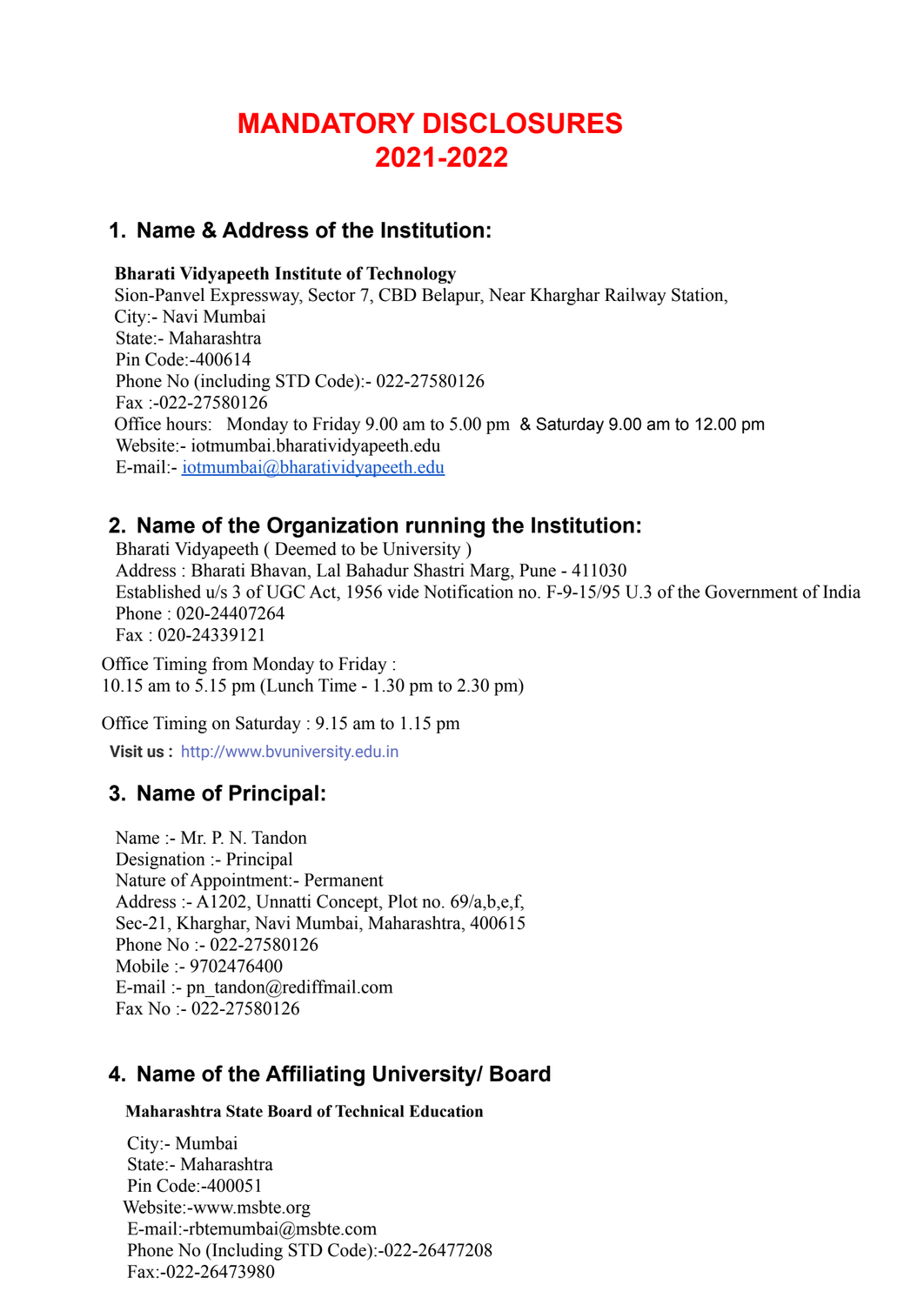# **5. Governance**

# **5.1 Members of the Board and their brief background:**

| Sr.<br>No.     | <b>Name</b>                  | <b>Status</b>        | <b>Designation</b>                             |
|----------------|------------------------------|----------------------|------------------------------------------------|
| $\mathbf{1}$   | Hon. Dr. Vishwajeet<br>Kadam | Chairman             | Secretary, Bharati Vidyapeeth                  |
| $\overline{2}$ | Dr. Vilasrao J. Kadam        | Member               | Director, BV Education complex,<br>Navi Mumbai |
| $\overline{3}$ | Dr. Anjali Kalse             | Member               | Director, BVIMSR, Navi Mumbai                  |
| $\overline{4}$ | Ex-Officio                   | Member               | Regional officer, AICTE                        |
| 5              | Ex-Officio                   | Member               | Nominee, AICTE                                 |
| 6              | Nominee, DTE                 | Member               | Director, DTE                                  |
| $\overline{7}$ | Ex-Officio                   | Member               | Nominee of State Govt.                         |
| 8              | Ex-Officio                   | Member               | Nominee, MSBTE                                 |
| 9              | Mr.P.U.Kanse                 | Member               | Nominee, Industry                              |
| 10             | Dr.Mrs.S.D.Jadhav            | Member               | Principal, BVCOE                               |
| 11             | Prof.Dr.Wilson Lucose        | Member               | Principal, BVCHTMS                             |
| 12             | Mr. P. N. Tandon             | Member-<br>Secretary | Principal, BVIT                                |

# **5.2 Members of Academic Advisory (ICIU) Body:**

| S. N.          | Name                   | <b>Status</b>    | Designation                         |
|----------------|------------------------|------------------|-------------------------------------|
|                | Dr. Vilasrao J. Kadam, | Ex-officio       | Director, BV Education complex,     |
|                |                        | Chairman         | Navi Mumbai                         |
| $\overline{2}$ | Mr. P.N. Tandon        | Principal,       | <b>Additional Ex-officio Member</b> |
|                |                        | <b>BVIT Navi</b> |                                     |
|                |                        | Mumbai           |                                     |
| 3              | Mrs. Rajitha T. B.     | HOD (EE),        | Ex-officio Member                   |
|                |                        | <b>BVIT Navi</b> |                                     |
|                |                        | Mumbai           |                                     |
| $\overline{4}$ | Mr. Vinai Meherotra    | TPO, BVIT        | Ex-officio Member                   |
|                |                        | Navi Mumbai      |                                     |
| 5              | Mrs. Madhumita Ukil    | HOD (EJ), BVIT   | Ex-officio Member                   |
|                |                        | Navi Mumbai      |                                     |
|                |                        |                  |                                     |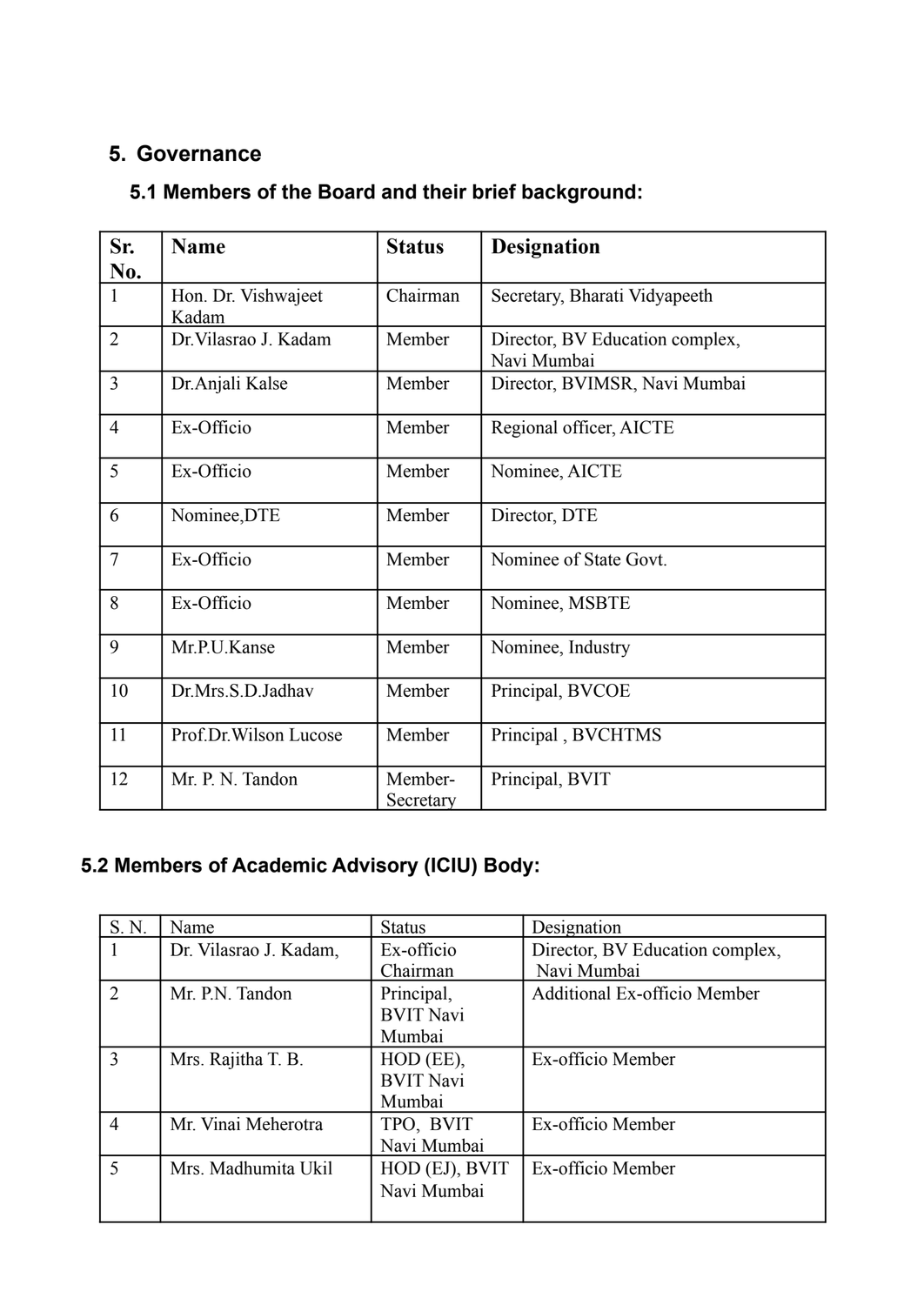| 6              | Mr. J.K. Patil                 | HOD (ME),<br><b>BVIT Navi</b><br>Mumbai                | Ex-officio Member           |
|----------------|--------------------------------|--------------------------------------------------------|-----------------------------|
| $\overline{7}$ | Mrs. Cissy Shaji               | HOD (CH),<br><b>BVIT Navi</b><br>Mumbai                | Ex-officio Member           |
| 8              | Mr. Ranjeet Pawar              | HOD (IF), BVIT<br>Navi Mumbai                          | Ex-officio Member           |
| 9              | Mr. Mithun Mhatre              | HOD (CM),<br><b>BVIT Navi</b><br>Mumbai                | Ex-officio Member           |
| 10             | Mrs. Charuta Puranik           | Lecturer, BVIT<br>Navi Mumbai                          | Ex-officio Member           |
| 11             | Dr. Samir Nimkar               | Academic<br>Coordinator,<br><b>BVIT Navi</b><br>Mumbai | Ex-officio Member Secretary |
| 12             | Mr. Anvit More                 | Student, BVIT<br>Navi Mumbai<br>(CE)                   | Member                      |
| 13             | Miss. Swati Srinivasan<br>(CH) | Student, BVIT<br>Navi Mumbai                           | Member                      |
| 14             | Mr. P.U. Kanse                 | Industry<br>representative                             | Member                      |

# **5.3 Frequency of the Board Meeting and Academic Advisory Body:**

**Twice in an academic year**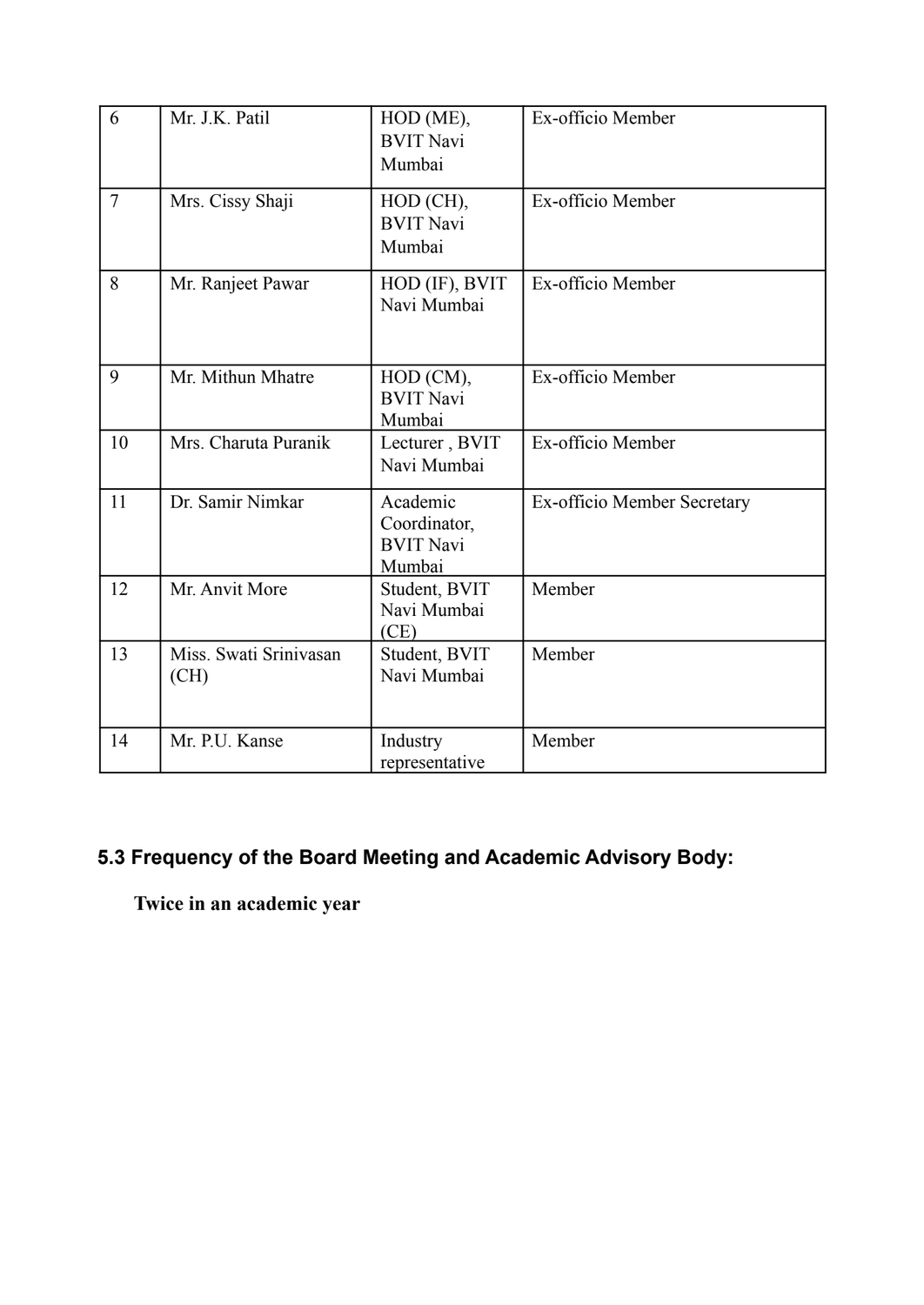# **5.4 Organizational chart and processes:**



# **5.5 Nature and Extent of involvement of Faculty and students in academic affairs/improvements**

Class mentors are appointed for each class. The duties of Class mentors are to

- Maintain a compiled record of attendance of each student in theory and practical's.
- Send information regarding attendance to parents.
- Keep a check on the overall performance of each student in the class.
- Do regular counseling if required.

Class teacher requests the course owners to take care of the performance of the weak students. Parents-Teacher Meetings are held twice in an academic year to brief the progress of the wards to their parents. Students are advised to refer Video Lectures, Model answers related to curriculum available on MSBTE website.

## **5.6 Mechanism/ Norms and Procedure for democratic/ good Governance:**

The management recognizes the need for decentralization for the growth of the institute and accords autonomy commensurate with the level of management. Heads are appointed who are given autonomy for efficient governance. The roles and responsibilities of administrators / decision makers for various assigned jobs listed below clearly depict the delegation of authority, providing operational autonomy leading to a decentralized governance system.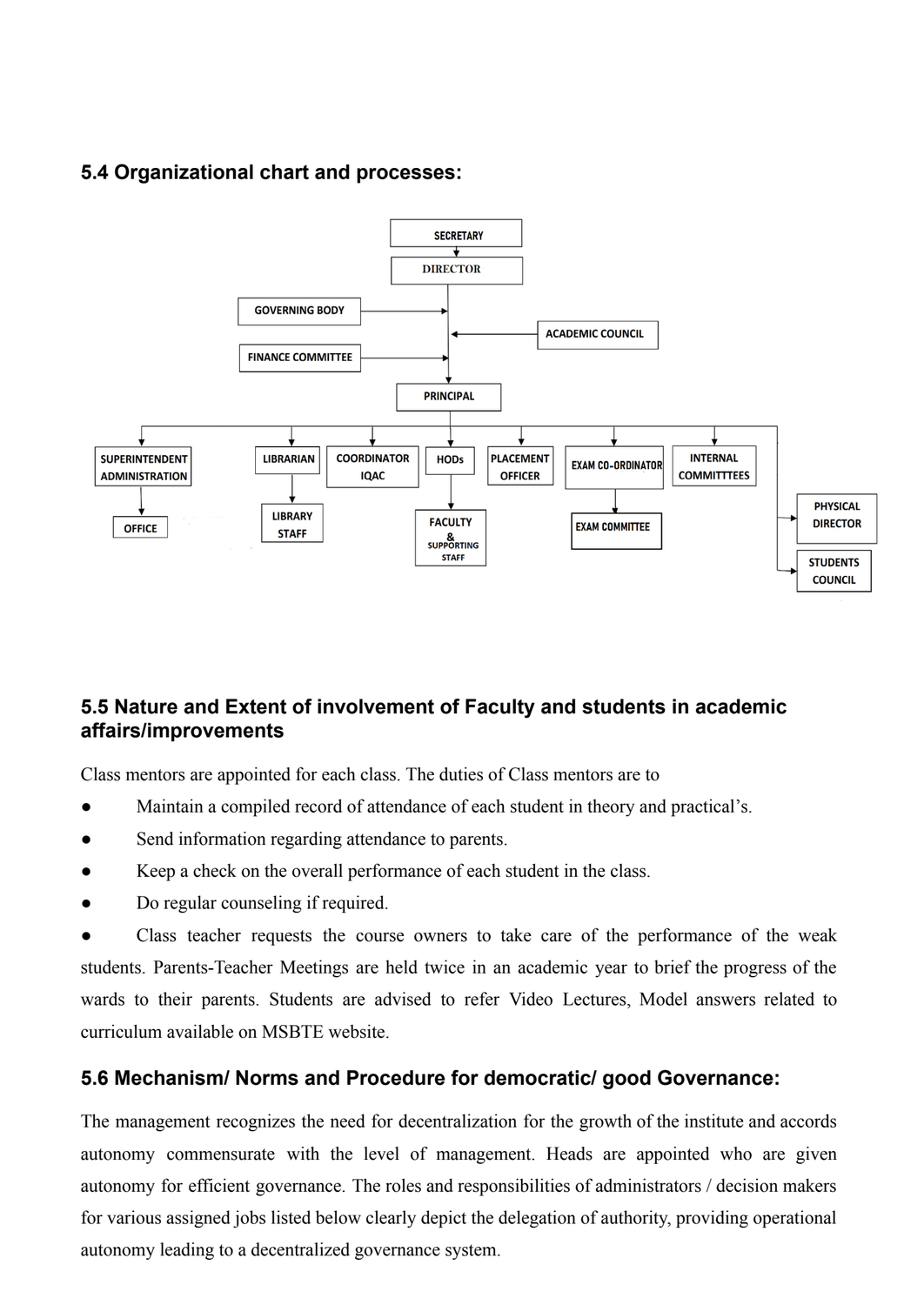### **Principal:**

To implement and monitor the education system to cater to the institute's vision and mission **Head of the department:**

HOD is responsible for the academic and administrative functions of the department. In addition, Registrar, Accounts Officer, Librarian, Workshop Superintendent take care of office related activities, finance related issues, library resources and workshop related activities. Other support functions are handled by the Admission-in-charge, NBA Coordinator, Examination In-charge (MSBTE), Industry Institute Interaction Cell Coordinator.

### **5.7 Student Feedback on Institutional Governance/ Faculty performance**

Feedback is collected for all courses.

- 1. Online Feedback of every course owner is taken twice in a semester from the students.
- 2. In case practical batches are conducted by other faculty feedback is taken separately.
- 3. Feedback performance of faculty is based on
	- Topics covered uniformly
	- Class control
	- Punctuality for lectures
	- Teaching skills
	- Skills in conducting Practical's
	- Continuous assessment
- 4. Feedback performance of Lab assistant

Status of Lab equipment: whether working or not.

Co-operation of Lab Assistants with students.

5. If the feedback is less than 80%, the course owner is issued a memo by the Principal.

6. Improvement of the course owner, in case of memo issued, is observed by taking feedback again in 15days.

7. If the result of a particular course is more than 85%, the course owner may be appreciated or if less than 60% a letter to improve the result will be issued.

8. Improvement of the result of the course is observed by verifying the result next time.

9. Proper record is maintained in the Principal's office.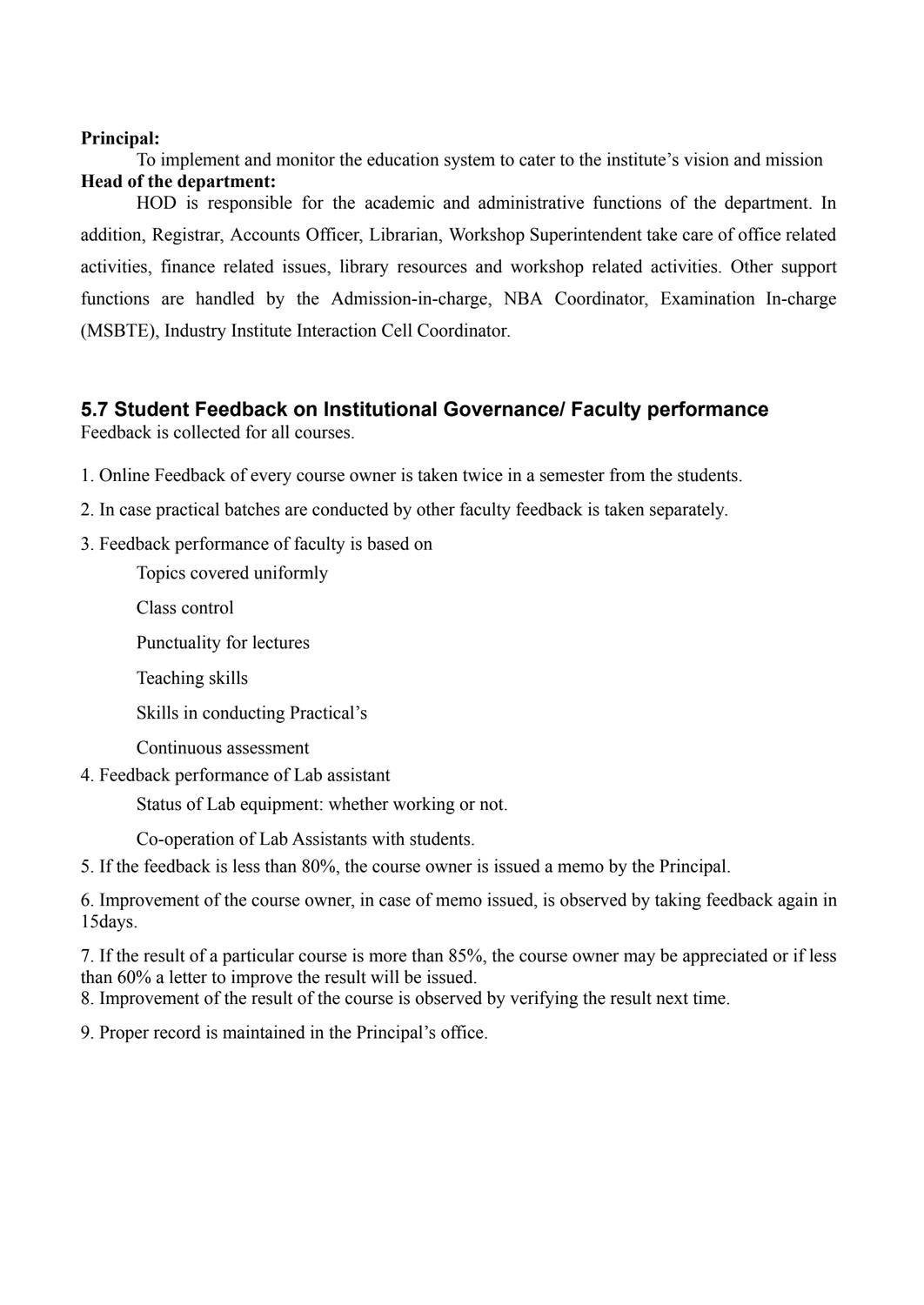# **5.8 Grievance Redressal mechanism for Faculty, staff and students:**

| <b>Sr</b>        | <b>Name of the Member</b> | <b>Designation</b>       | Email id                                 | <b>Mobile</b> |
|------------------|---------------------------|--------------------------|------------------------------------------|---------------|
| N                |                           |                          |                                          | No.           |
| $\bf{0}$         |                           |                          |                                          |               |
| 1.               | Mr. P. N. Tandon          | Chairman                 | pn tandon@rediffmail.com                 | 9702476400    |
| 2.               | Smt. Cissy Shaji          | Secretary                | $c$ issyshaji@rediffmail.com             | 9702676446    |
| 3.               | Mr. Mhatre Mithun         | Member                   | bvit.mithun@gmail.com                    | 9594165165    |
| $\overline{4}$ . | Mr. Mehrotra Vinai        | Member                   | vinai.mehrotra@bharatividya<br>peeth.edu | 9702393399    |
| 5.               | Mr. Patil Prathamesh      | <b>Student</b><br>Member | patilprathamesh696@gmail.com             | 7666642083    |

# **STUDENT GRIEVANCE COMMITTEE**

# **5.9 Establishment of Anti Ragging Committee:**

# **ANTI- RAGGING COMMITTEE**

| Sr.<br>N <sub>o</sub> | Name of Member                           | Designation                          | Mobile No  | Email Id                           |
|-----------------------|------------------------------------------|--------------------------------------|------------|------------------------------------|
| $\mathbf{1}$          | Mr.Tandon P.N                            | Chairman                             | 9702476400 | pn tandon@rediffmail.com           |
| 2.                    | Mr. Shatrughna<br>Mali                   | Senior P.I /<br>Member               | 9892771772 | khargharpolice@gmail.com           |
| $\overline{3}$        | Mr. Harshal<br>Kailash Badane /<br>Patil | Member/<br>Report of<br>Sam TV       | 9870993003 | harshu.patil $3738$ @gmail.com     |
| $\overline{4}$ .      | Mr. N.S. Pitale                          | Member /<br>President<br>Rotary Club | 9619444881 | pitalens@gmail.com                 |
| 5.                    | Mr.Patil.J.K.                            | Member                               | 9702165533 | jaypal.patil@bharatividyapeeth.edu |
| 6.                    | Mr. Rajaram A.<br>Waychal                | Member                               | 9320508811 | rajuwaychal@gmail.com              |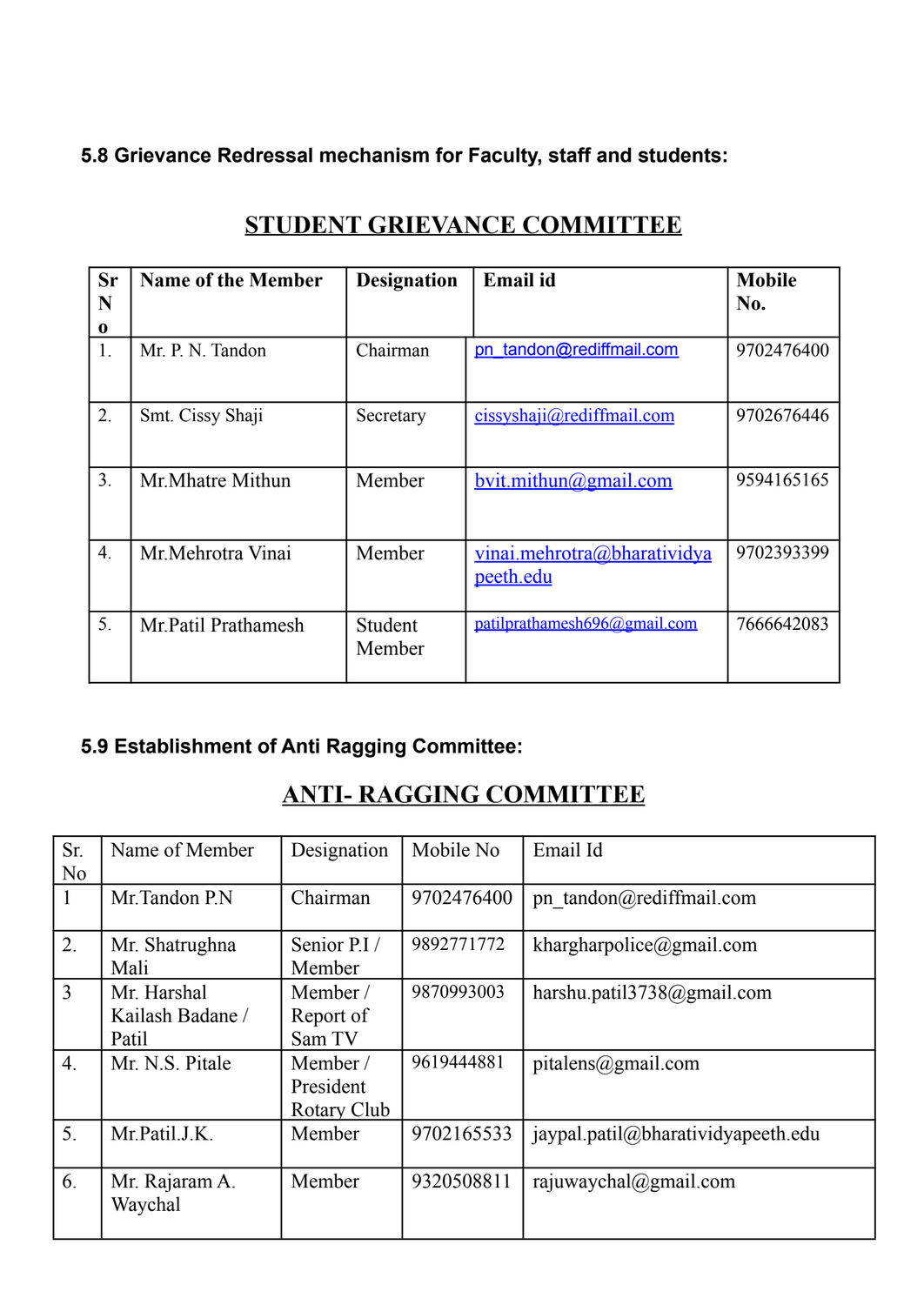| Mr. Sambhaji P.<br>Kadam | Member | 8108941515 | dambhajikadam $222$ @gmail.com |
|--------------------------|--------|------------|--------------------------------|
| Mr. Dilip G.<br>Mahadik  | Member | 8652321000 | dilipmahadik1970@gmail.com     |

## **5.10 Establishment of Online Grievance Redressal Mechanism:**

Students can send their grievances online through following link or through an email of principal. Link :

**[https://docs.google.com/forms/d/e/1FAIpQLSfWqT58j5Fc\\_3k1zKyDwzluzAAGY6y\\_0hrtLKj5](https://docs.google.com/forms/d/e/1FAIpQLSfWqT58j5Fc_3k1zKyDwzluzAAGY6y_0hrtLKj5VmQf7_jN7A/viewform?usp=sf_link) [VmQf7\\_jN7A/viewform?usp=sf\\_link](https://docs.google.com/forms/d/e/1FAIpQLSfWqT58j5Fc_3k1zKyDwzluzAAGY6y_0hrtLKj5VmQf7_jN7A/viewform?usp=sf_link)**

## OR

Principal mail id:

pn\_tandon@rediffmail.com

• Establishment of Grievance Redressal Committee in the Institution and Appointment of OMBUDSMAN by the University:

Establishment of Grievance Redressal Committee in the Institute is formed as above and the appointment of OMBUDSMAN is done by MSBTE

# **5.11 Establishment of Internal Complaint Committee (ICC):**

| Sr.              | Name of the                   | <b>Designation</b>   |                                         | <b>Mobile No.</b>        |
|------------------|-------------------------------|----------------------|-----------------------------------------|--------------------------|
| N <sub>0</sub>   | <b>Member</b>                 |                      |                                         |                          |
| 1.               | Smt. Cissy Shaji              | Presiding<br>officer | cissyshaji@rediffmail.com               | 9702676446               |
| 2.               | Smt. Rajitha T.B.             | Secretary            | <u>rajithabvit@gmail.com</u>            | 9702476455               |
| 3 <sub>1</sub>   | Mrs. Tambewagh<br>Pratibha    | Member               | <u>pratibha.tambewagh@gma</u><br>il.com | 8108366377               |
| $\overline{4}$ . | Ms. Jyoti<br>Shirguppikar     | Member               | <u>ivotishirguppikar@gmail.c</u><br>om  | 9321894144<br>8108555737 |
| 5.               | Smt. Shikalgar<br>Shamshad    | Member               | shama.shikalgar74@gmail.<br>com         | 9867515810               |
| 6.               | Ms.Lakeshri<br>Apurva Vaibhav | Student<br>Member    | apurvalakeshri23@gmail.com              | 7677693275               |
| 7.               | Mr.Patil<br>Prathamesh        | Student<br>Member    | patilprathamesh696@gmail.com            | 7666642083               |
| 8.               | Ms. Mahadik<br>Vaishanvi      | Student<br>Member    | vaishanvimahadik@gmail.co<br>m          | 9892302501               |

### **INTERNAL COMPLAINT COMMITTEE (I.C.C.) PERIOD OF COMMITTEE FROM 8/6/2020 TO 7/6/2023**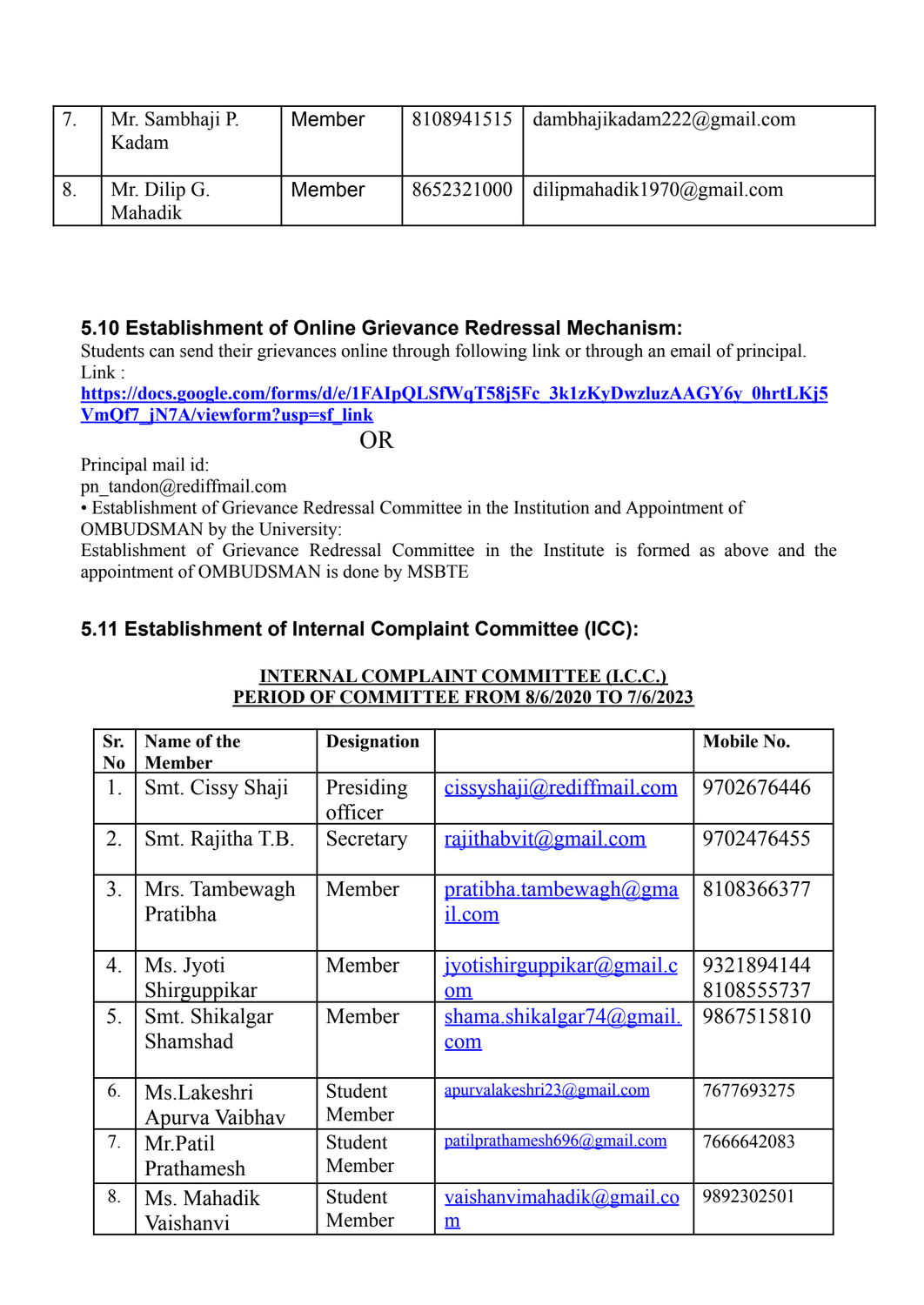# **5.12 Establishment of Committee for SC/ST**

| Sr.              | <b>Name of the Member</b> | <b>Designation</b> | Email id                         | Mobile No.               |
|------------------|---------------------------|--------------------|----------------------------------|--------------------------|
| N <sub>0</sub>   |                           |                    |                                  |                          |
| 1.               | Mr. P. N. Tandon          | Chairman           | pn tandon@rediffmail.com         | 9702476400               |
| 2.               | Mrs. Tambewagh Pratibha   | Secretary          | pratibha.tambewagh@gmail.co<br>m | 8108366377               |
| 3.               | Mr. Shobhana Gaikwad      | Member             | gaikwadshobhana@yahoo.com        | 8108554554               |
| $\overline{4}$ . | Ms. Jyoti Shirguppikar    | Member             | jyotishirguppikar@gmail.com      | 9321894144<br>8108555737 |
| 5.               | Mr. Torne P.S.            | Member             | Pradiptorne30@gmail.com          | 9869845960               |

### **SC-ST ATROCITIES PREVENTION COMMITTEE**

## **5.13 Internal Quality Assurance Cell**

As per National Board of Accreditation (NBA) guidelines every accredited institution should establish an Internal Quality Assurance Cell (IQAC) as a post-accreditation quality sustenance measure. Since quality enhancement is a continuous process, the IQAC becomes a part of the institution's system and works towards realization of the goals of quality enhancement and sustenance.

The prime task of the IQAC is to develop a system for conscious, consistent and catalytic improvement in the overall performance of institutions.

# **6.Programmes**

### **6.1Name of the Programs Approved by AICTE**

### **[https://drive.google.com/file/d/1F-XUWHc2kdz\\_Sm-a\\_xdw-JnNjrE\\_GSNp/view?usp=sh](https://drive.google.com/file/d/1F-XUWHc2kdz_Sm-a_xdw-JnNjrE_GSNp/view?usp=sharing) [aring](https://drive.google.com/file/d/1F-XUWHc2kdz_Sm-a_xdw-JnNjrE_GSNp/view?usp=sharing)**

**Approved vide F. NO.P- 2 / B - III / RC(DB) /93 dated. 4 th APRIL, 1994**

| Sr.<br>No. | Name of the Program                           | Sanctioned<br>Intake | Duration |
|------------|-----------------------------------------------|----------------------|----------|
| 1          | Diploma in Chemical Engineering               | 30                   | 3 Years  |
| 2          | Diploma in Electronics &<br>Telecommunication | 60                   | 3 Years  |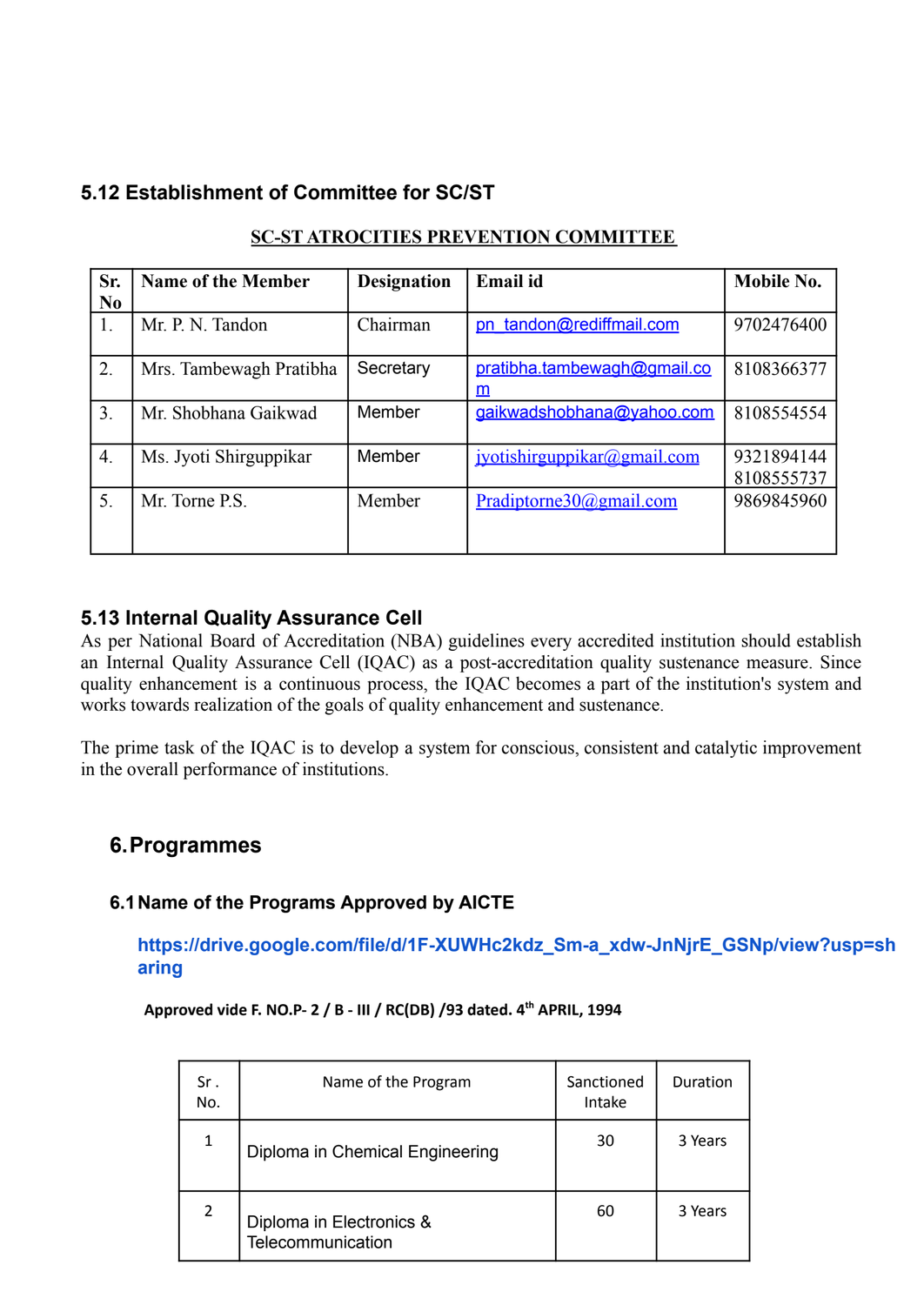| 3 | Diploma in Mechanical Engineering     | 120 | 3 Years |  |  |  |  |  |
|---|---------------------------------------|-----|---------|--|--|--|--|--|
| 4 | Diploma in Information Technology     | 60  | 3 Years |  |  |  |  |  |
| 5 | Diploma in Computer Technology        | 60  | 3 Years |  |  |  |  |  |
|   | Newly started Programmes in 2018-2019 |     |         |  |  |  |  |  |
| 6 | Diploma in Electrical Engineering     | 60  | 3 Years |  |  |  |  |  |
| 7 | Diploma in Civil Engineering          | 60  | 3 Years |  |  |  |  |  |

## **6.2 Name of Programme Accredited by NBA**

1. Diploma in Chemical Engineering & Diploma in Electronics & Telecommunication Engineering have been Re-accredited for the three terms, 2012-2015, 2017-2020,Third time up to 2023. Computer Technology, Information Technology and Mechanical Engineering departments have been accredited for the academic years 2021-22 to 2023-24.

# **[https://drive.google.com/drive/folders/1Xfa\\_2SE2tRN-Aaswk89mDt19UrfrrKBn?u](https://drive.google.com/drive/folders/1Xfa_2SE2tRN-Aaswk89mDt19UrfrrKBn?usp=sharing) [sp=sharing](https://drive.google.com/drive/folders/1Xfa_2SE2tRN-Aaswk89mDt19UrfrrKBn?usp=sharing)**

### **6.3Status of the Accreditation of the Courses**

- **6.3.1** : The number of Courses  $= 07$
- **6.3.2** : No. of Courses for which applied for Accreditation = Nil
- **6.3.3** Status of Accreditation: 5 Courses Accredited

2 Courses not completed 3 Academic years

### **NBA Accreditation Certificates:-**

**[https://drive.google.com/drive/folders/1Xfa\\_2SE2tRN-Aaswk89mDt19UrfrrK](https://drive.google.com/drive/folders/1Xfa_2SE2tRN-Aaswk89mDt19UrfrrKBn?usp=sharing) [Bn?usp=sharing](https://drive.google.com/drive/folders/1Xfa_2SE2tRN-Aaswk89mDt19UrfrrKBn?usp=sharing)**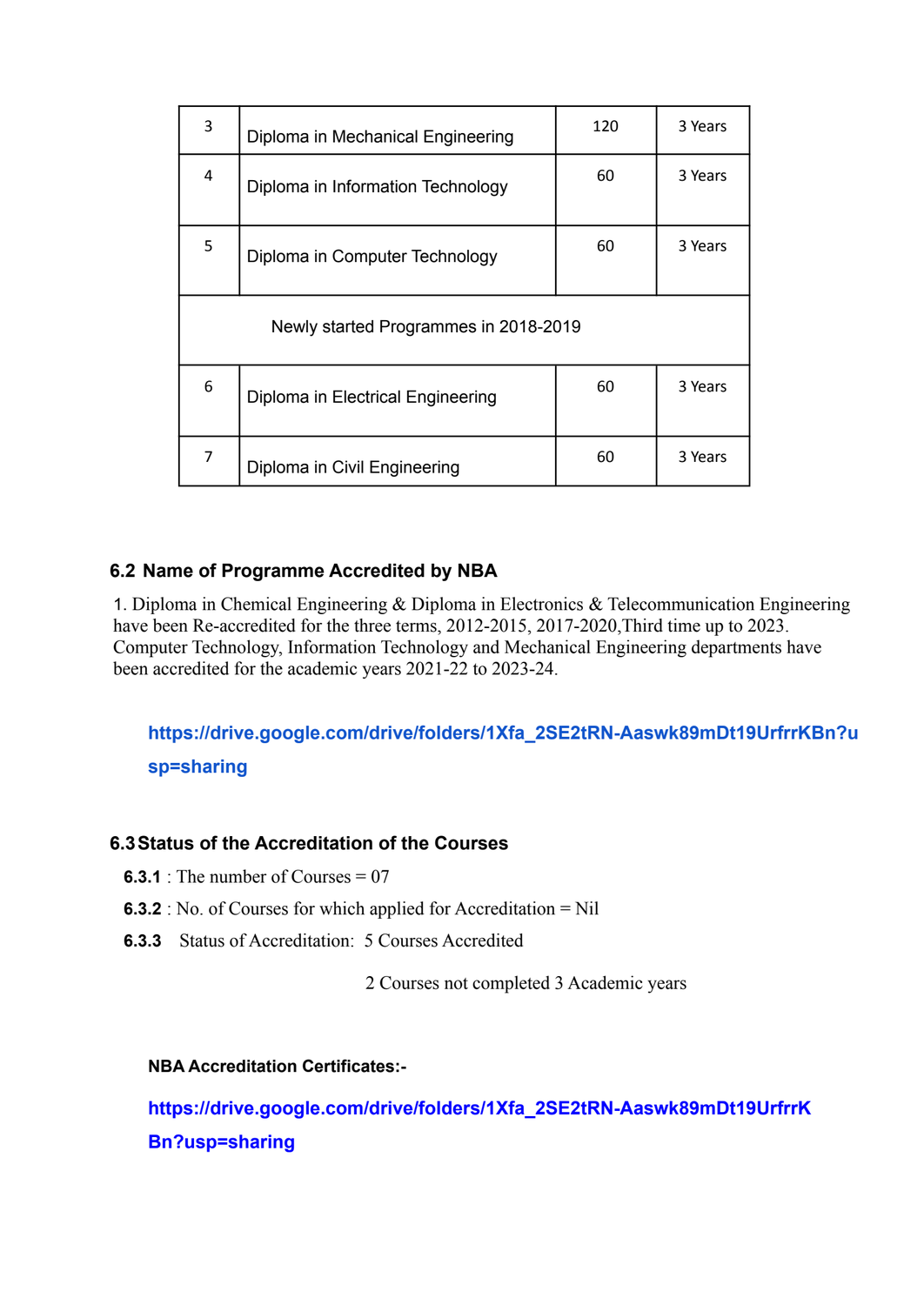### **6.4 For each Programme the following details are to be given:**

### **Placement Details:**

| Sr.<br>No.     | Acade<br>mic<br>Year | <b>Courses</b>               | <b>Intake</b> | No. Of<br>Studen<br>ts<br>Appear<br>ed in<br>Final<br>Yr.<br>Exam | No. Of<br><b>Students</b><br>Passed | No. Of<br><b>Students</b><br>opted<br>Higher<br><b>Education</b> | No. Of<br><b>Students</b><br><b>Opted</b> for<br>Placement | No. Of<br><b>Students</b><br>Placed | Minimum<br>salary<br>Annual<br>CTC in<br>Lac | Maximum<br>Salary<br>Annual<br>CTC in<br>Lac | Average<br>Salary<br>Annual<br>CTC in<br>Lac | List of<br>Companies<br><b>Visited</b> |
|----------------|----------------------|------------------------------|---------------|-------------------------------------------------------------------|-------------------------------------|------------------------------------------------------------------|------------------------------------------------------------|-------------------------------------|----------------------------------------------|----------------------------------------------|----------------------------------------------|----------------------------------------|
|                |                      | Electronics &                | 60            | 47                                                                | 44                                  | 42                                                               | 2                                                          | $\overline{2}$                      | 1.44                                         | 1.44                                         | 1.44                                         | L&T, BPCL,                             |
|                |                      | Tele. Engg.                  |               |                                                                   |                                     |                                                                  |                                                            |                                     |                                              |                                              |                                              | Aegis Logistics,                       |
|                |                      | Mechanical Engg              | 90            | 91                                                                | 68                                  | 56                                                               | 12                                                         | 10                                  | 1.44                                         | 2.39                                         | 1.915                                        | Cavin Care,                            |
| 1              | 2017-                | Chemical Engg.               | 30            | 24                                                                | $\overline{21}$                     | 21                                                               | <b>NIL</b>                                                 | <b>NIL</b>                          | NA                                           | NA                                           | NA                                           | Sarayu Hyundai,                        |
|                | 18                   | Computers Tech.              | 60            | 75                                                                | 58                                  | 58                                                               | Nil                                                        | Nil                                 | NA                                           | NA                                           | NA                                           | Selec Controls                         |
|                |                      | Information<br>Tech.         | 60            | 61                                                                | 47                                  | 47                                                               | Nil                                                        | Nil                                 | NA                                           | NA                                           | NA                                           | Pvt Ltd                                |
|                |                      |                              |               |                                                                   |                                     |                                                                  |                                                            |                                     |                                              |                                              |                                              |                                        |
|                |                      | Electronics &<br>Tele. Engg. | 60            | 36                                                                | 30                                  | 19                                                               | $\overline{\mathbf{1}}$                                    | $\overline{\mathbf{1}}$             | 1.31                                         | 3.0                                          | 2.155                                        | L&T, Godrej,<br>Cipla Ltd, Toyo        |
| $\overline{2}$ | 2018-                | Mechanical Engg              | 90            | 90                                                                | 80                                  | 68                                                               | $12 \,$                                                    | 10                                  | 1.58                                         | 2.39                                         | 1.985                                        | Engg, Ikya Clap,                       |
|                | 19                   | Chemical Engg.               | 30            | 30                                                                | $\overline{14}$                     | $\overline{10}$                                                  | 4                                                          | 4                                   | 1.63                                         | 1.63                                         | 1.63                                         | BPCL, Selec                            |
|                |                      | Computers Tech.              | 60            | 54                                                                | 44                                  | 44                                                               | Nil                                                        | Nil                                 | NA                                           | NA                                           | NA                                           | Controls Pvt. Ltd                      |
|                |                      | Information<br>Tech.         | 60            | 61                                                                | 56                                  | 56                                                               | Nil                                                        | Nil                                 | NA                                           | NA                                           | NA                                           |                                        |
|                |                      |                              |               |                                                                   |                                     |                                                                  |                                                            |                                     |                                              |                                              |                                              |                                        |
|                |                      | Electronics &<br>Tele. Engg. | 60            | 23                                                                | $\overline{23}$                     | $\overline{21}$                                                  | 2                                                          | 2                                   | 1.14                                         | 1.615                                        | 1.377                                        | L&T, Godrej<br>Chemicals, Cipla        |
| ٩              | $2019 -$             | Mechanical Engg              | 120           | 70                                                                | $\overline{70}$                     | 66                                                               | 4                                                          | 3                                   | 1.58                                         | 1.58                                         | 1.58                                         | Ltd, Sharda                            |
|                | 20                   | Chemical Engg.               | 30            | $\overline{12}$                                                   | $\overline{12}$                     | 08                                                               | 4                                                          | $\overline{2}$                      | 1.63                                         | 1.63                                         | 1.63                                         | Equipments,                            |
|                |                      | Computers Tech.              | 60            | 30                                                                | 30                                  | 30                                                               | Nil                                                        | Nil                                 | NA                                           | NA                                           | NA                                           | Samarth Security                       |
|                |                      | Information                  | 60            | 39                                                                | 39                                  | 39                                                               | Nil                                                        | Nil                                 | NA                                           | NA                                           | NA                                           | System, Selec                          |
|                |                      | Tech.                        |               |                                                                   |                                     |                                                                  |                                                            |                                     |                                              |                                              |                                              | Controls Pvt.<br>Ltd.                  |

**CAMPUS PLACEMENT IN LAST THREE VEARS (2017-2020)** 

# **6.5 Cut-Off Marks of Admission:**

**Cut -off Level at CAP Round I**

**[https://drive.google.com/file/d/1pqAd759OLCjx4V7vnY2mXYd5mkvLggkK/view?usp=sh](https://drive.google.com/file/d/1pqAd759OLCjx4V7vnY2mXYd5mkvLggkK/view?usp=sharing) [aring](https://drive.google.com/file/d/1pqAd759OLCjx4V7vnY2mXYd5mkvLggkK/view?usp=sharing)**

### **Cut -off Level at CAP Round II**

**[https://drive.google.com/file/d/1Jgi4g9L\\_BjOhGbcpyDBe2hkTVA\\_7VqZ2/view?usp=shari](https://drive.google.com/file/d/1Jgi4g9L_BjOhGbcpyDBe2hkTVA_7VqZ2/view?usp=sharing)**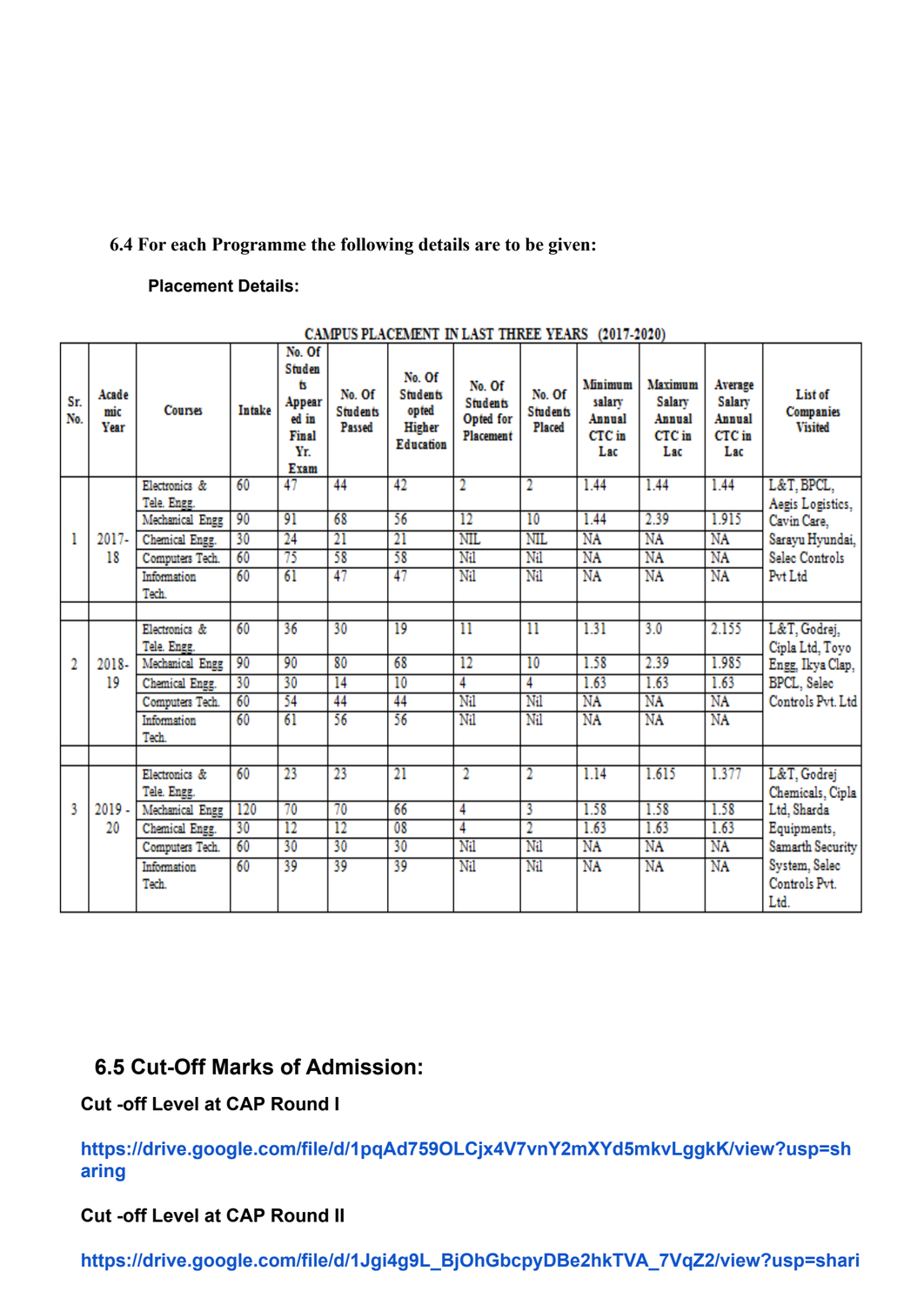# **• Fees in rupees:**

| <b>Academic</b> | <b>Particulars (Categor</b> | <b>Tuition Fees</b> | <b>Development Fees</b> | <b>Total</b> |
|-----------------|-----------------------------|---------------------|-------------------------|--------------|
| Year            | y)                          |                     |                         | <b>Fees</b>  |
| 2018-2019       | General(Open)               | 55,454              | 5,546/                  | $61000/$ -   |
|                 |                             | $\frac{1}{2}$       |                         |              |
|                 | SC/NT/SBC/ST                | $00/-$              | 5,546/                  | 5,546/       |
|                 | OBC / EBC                   | 27,727              | 5,546/                  | 33,273/      |
|                 |                             | $\frac{1}{2}$       |                         |              |
| 2019-2020       | General(Open)               | 56,502              | 6,498/                  | 63,000 /     |
|                 |                             | $\sqrt{-}$          |                         |              |
|                 | SC/NT/SBC/ST                | $00/-$              | 6,498/                  | 6,498/       |
|                 | OBC / EBC                   | 28,251              | 6,498/                  | 34,749/-     |
|                 |                             | $\frac{1}{2}$       |                         |              |
| 2020-2021       | General(Open)               | 64,575              | 7,425/                  | 72,000 /     |
|                 |                             | $\sqrt{-}$          |                         |              |
|                 | SC/NT/SBC/ST                | $00/-$              | 7,425/                  |              |
|                 | OBC / EBC                   | 32,288              | 7,425/                  | 39,713/      |
|                 |                             | $\sqrt{-}$          |                         |              |
| 2021-2022       | General(Open)               | 64,575              | 7,425/                  | 72,000 /     |
|                 |                             | $\sqrt{-}$          |                         |              |
|                 | SC/NT/SBC/ST                | $00/-$              | 7,425/                  | 7,425/       |
|                 | OBC / EBC                   | 32,288              | 7,425/                  | 39,713/      |
|                 |                             | $\prime$ -          |                         |              |

As approved by Fees Regulating Authority, Mumbai.

# **• Placement Facilities: Yes**

### **• Campus placement in last three years with minimum salary, maximum salary**

# **and average salary in Lacs**

| <b>Campus Placements</b> |                       |               |               |         |  |
|--------------------------|-----------------------|---------------|---------------|---------|--|
| Year                     | Total no. of Students | <b>Minimu</b> | <b>Maximu</b> | Average |  |
|                          | Placed                | m             | m             | Package |  |
|                          |                       | Packag        | Package       |         |  |
|                          |                       | е             |               |         |  |
| 2017-18                  | 12                    | 1.44          | 2.39          | 1.91    |  |
| $2018 - 19$              | 25                    | 1.31          | 3.0           | 2.15    |  |
| 2019-20                  | 07                    | 1.14          | 1.63          | 1.38    |  |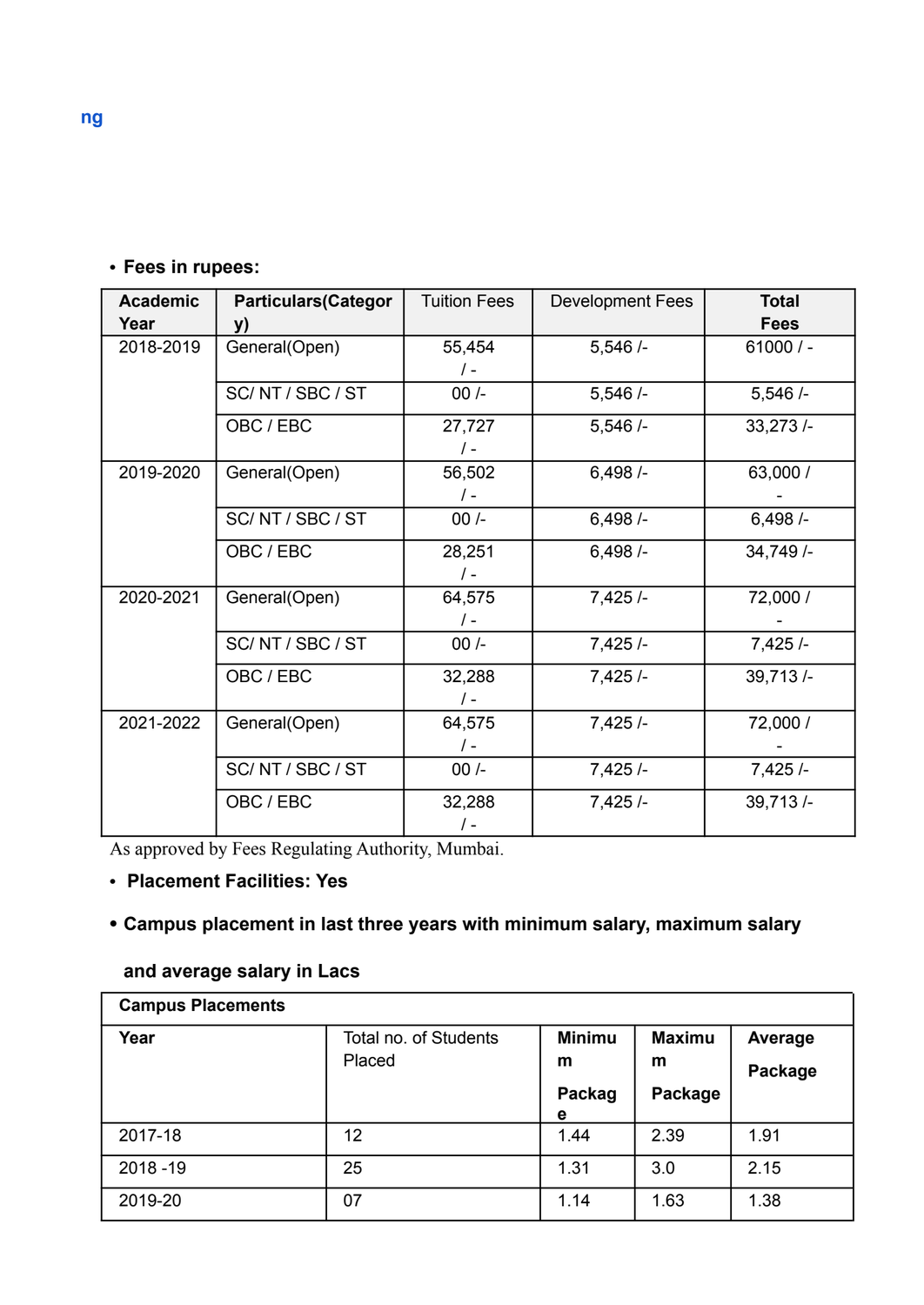**6.6 Name and Duration of Programme (s) having twinning and Collaboration with Foreign University(s) and being run in the same Campus along with status of their AICTE approval. If there is Foreign Details of the Foreign University. –NA**

# **7.Faculty**

Branch wise list of faculty members

**[https://drive.google.com/file/d/1WE9R1eNSnXPgjqnl47eu1H6x62V6oBE2/view?u](https://drive.google.com/file/d/1WE9R1eNSnXPgjqnl47eu1H6x62V6oBE2/view?usp=sharing) [sp=sharing](https://drive.google.com/file/d/1WE9R1eNSnXPgjqnl47eu1H6x62V6oBE2/view?usp=sharing)**

**7.1.1 Permanent Faculty**: - 57

**7.1.2 Adjunct Faculty**: - 04

**7.1.3 Permanent Faculty: Student Ratio**: - 1:21

### **Number of Faculty employed and left during the last three years: As on 1st September 2021**

| No. of. Faculty | <b>AY</b><br>2020-21 | <b>AY</b><br>2019-20 | <b>AY</b><br>2018-19 |
|-----------------|----------------------|----------------------|----------------------|
| Employed        | 61                   | 63                   | 64                   |
| Left            | 02                   | 01                   | 01                   |

# **8. Profile of Vice Chancellor/ Director/ Principal/ Faculty**

**[https://drive.google.com/file/d/1YgCwPal8wgzF81uWS-g3GSzfy8gmd54j/view?usp=sharin](https://drive.google.com/file/d/1YgCwPal8wgzF81uWS-g3GSzfy8gmd54j/view?usp=sharing) [g](https://drive.google.com/file/d/1YgCwPal8wgzF81uWS-g3GSzfy8gmd54j/view?usp=sharing)**

## **9.Fees**

### **Fees in rupees:**

| <b>Academic</b> | <b>Particulars (Categor</b> | <b>Tuition Fees</b> | <b>Development</b> | <b>Total</b> |
|-----------------|-----------------------------|---------------------|--------------------|--------------|
| Year            | y)                          |                     | <b>Fees</b>        | <b>Fees</b>  |
| 2018-2019       | General(Open)               | 55,454              | 5,546/             | $61000/$ -   |
|                 |                             | / -                 |                    |              |
|                 | SC/NT/SBC/ST                | $00/-$              | 5,546/             | 5,546/       |
|                 | OBC / EBC                   | 27,727              | 5,546/             | 33,273/      |
|                 |                             | $\prime$ -          |                    |              |
| 2019-2020       | General(Open)               | 56,502              | 6,498/             | 63,000 /     |
|                 |                             | $\prime$ -          |                    |              |
|                 | SC/NT/SBC/ST                | $00/-$              | 6,498/             | 6,498/       |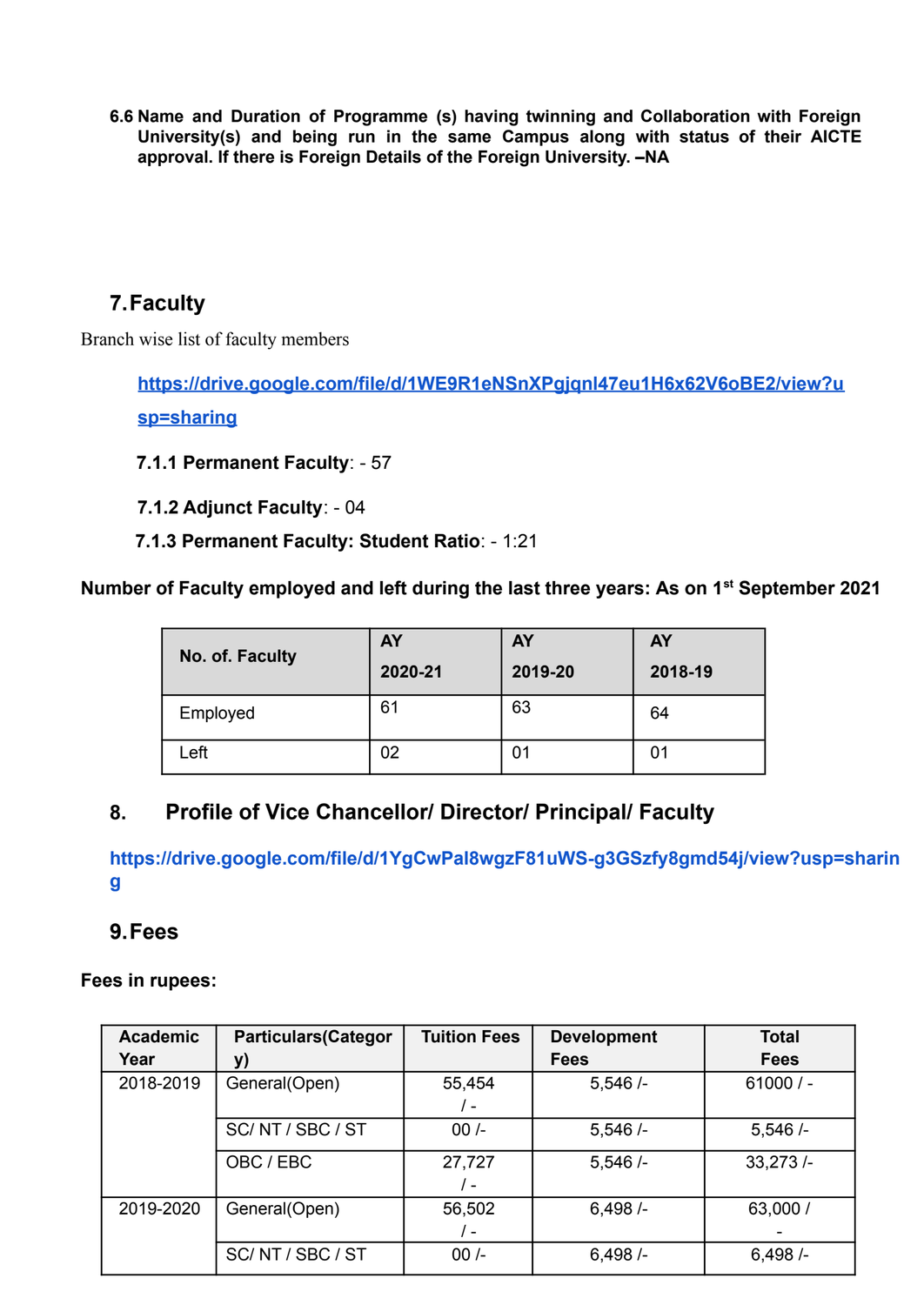|           | OBC / EBC     | 28,251<br>/ –        | 6,498/ | 34,749/  |
|-----------|---------------|----------------------|--------|----------|
| 2020-2021 | General(Open) | 64,575<br>/ -        | 7,425/ | 72,000 / |
|           | SC/NT/SBC/ST  | $00/-$               | 7,425/ | 7,425/   |
|           | OBC / EBC     | 32,288<br>/ -        | 7,425/ | 39,713/  |
| 2021-2022 | General(Open) | 64,575<br>$\sqrt{-}$ | 7,425/ | 72,000 / |
|           | SC/NT/SBC/ST  | $00/-$               | 7,425/ | 7,425/   |
|           | OBC / EBC     | 32,288<br>I –        | 7,425/ | 39,713/  |

### **9.2 Criteria for Fee Waivers / Scholarship**

### **Diploma Engineering course:**

- 1.Proof of Admission of current year.
- 2.Domicile certificate
- 3.Parent annual income below 8 lakh Income certificate of parent for financial year 2018-19 equal or less than 8 lakh issued by Tahsildar / Competent authority.
- 4.Educational qualification: Tenth, Twelvth, Last Semester Mark sheet.
- 5.Ration Card Xerox
- 6.Fee Receipt Xerox
- 7.Aadhar Card Xerox
- 8.Undertaking of parent stating that only 2 children's in the family are taking the benefit
- 9.Caste Certificate & Caste Validity for ST Caste only
- 10. CAP Round Confirmation Letter

### **Please refer <https://mahadbtmahait.gov.in/> for further details.**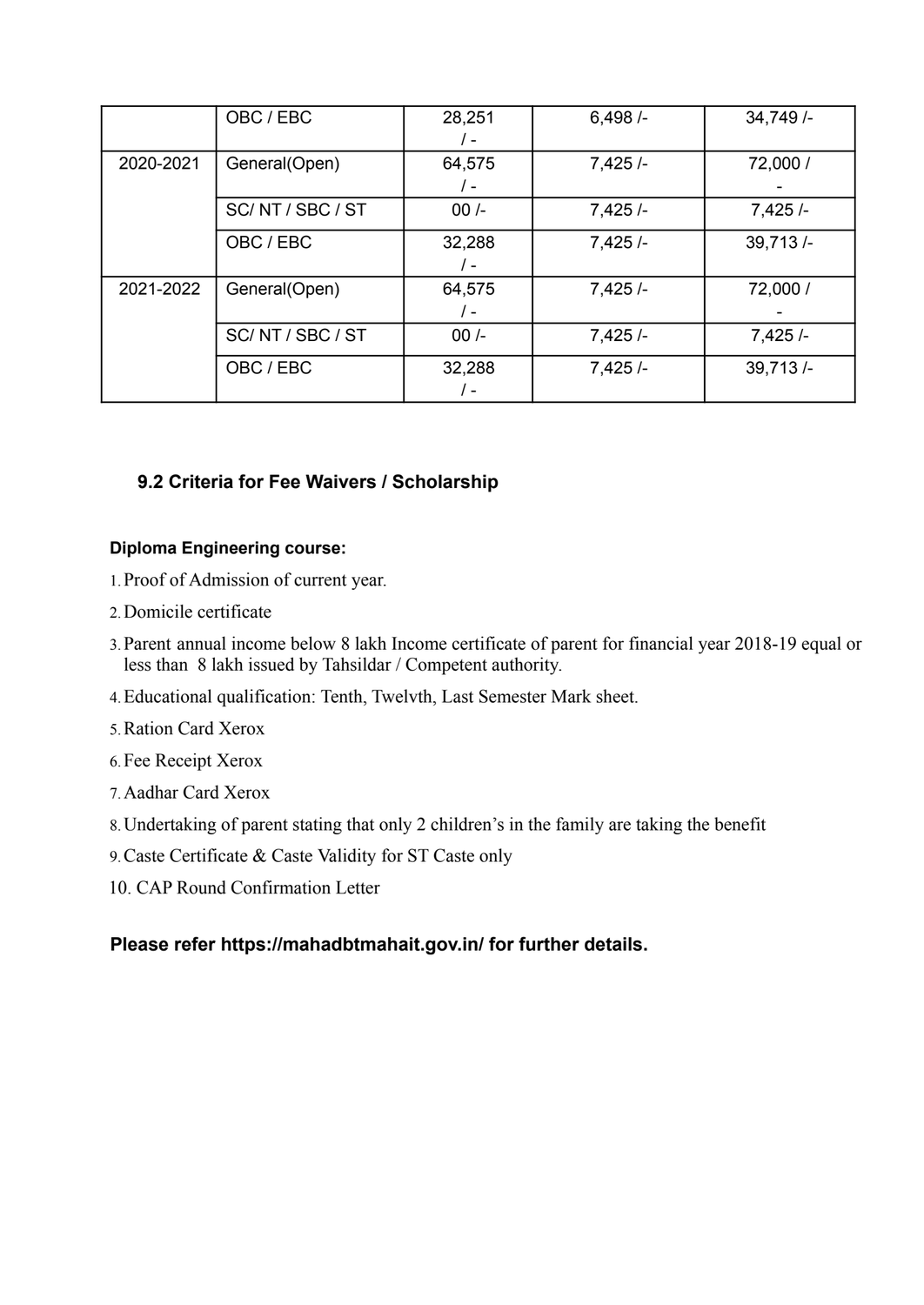

# **10. Admission**

### **10.1Number of seats sanctioned with the year of approval**

| Sr.<br>No.     | Name of the Program                                  | Sanctioned Intake & Approval Ref.<br>No.                      | <b>Duration</b> |
|----------------|------------------------------------------------------|---------------------------------------------------------------|-----------------|
| $\mathbf{1}$   | <b>Diploma in Electronics</b><br>& Telecommunication | 60<br>F.No.P-2/B-III/RC(DB)/93 Dated 4 April,<br>1994         | 3 Years         |
| $\overline{2}$ | <b>Diploma in Computer</b><br><b>Technology</b>      | 60<br>F.No.P-2/B-III/RC(DB)/93 Dated 4 April,<br>1994         | 3 Years         |
| 3              | Diploma in Chemical<br><b>Engineering</b>            | 30<br>F.No. 740-89-12(E)/RC/94 Dated 5 April<br>1995          | 3 Years         |
| 4              | Diploma in Information<br><b>Technology</b>          | 60<br>F.No. 740-89-12(E)/RC/94(108/1502) Dated<br>9 July 2003 | 3 Years         |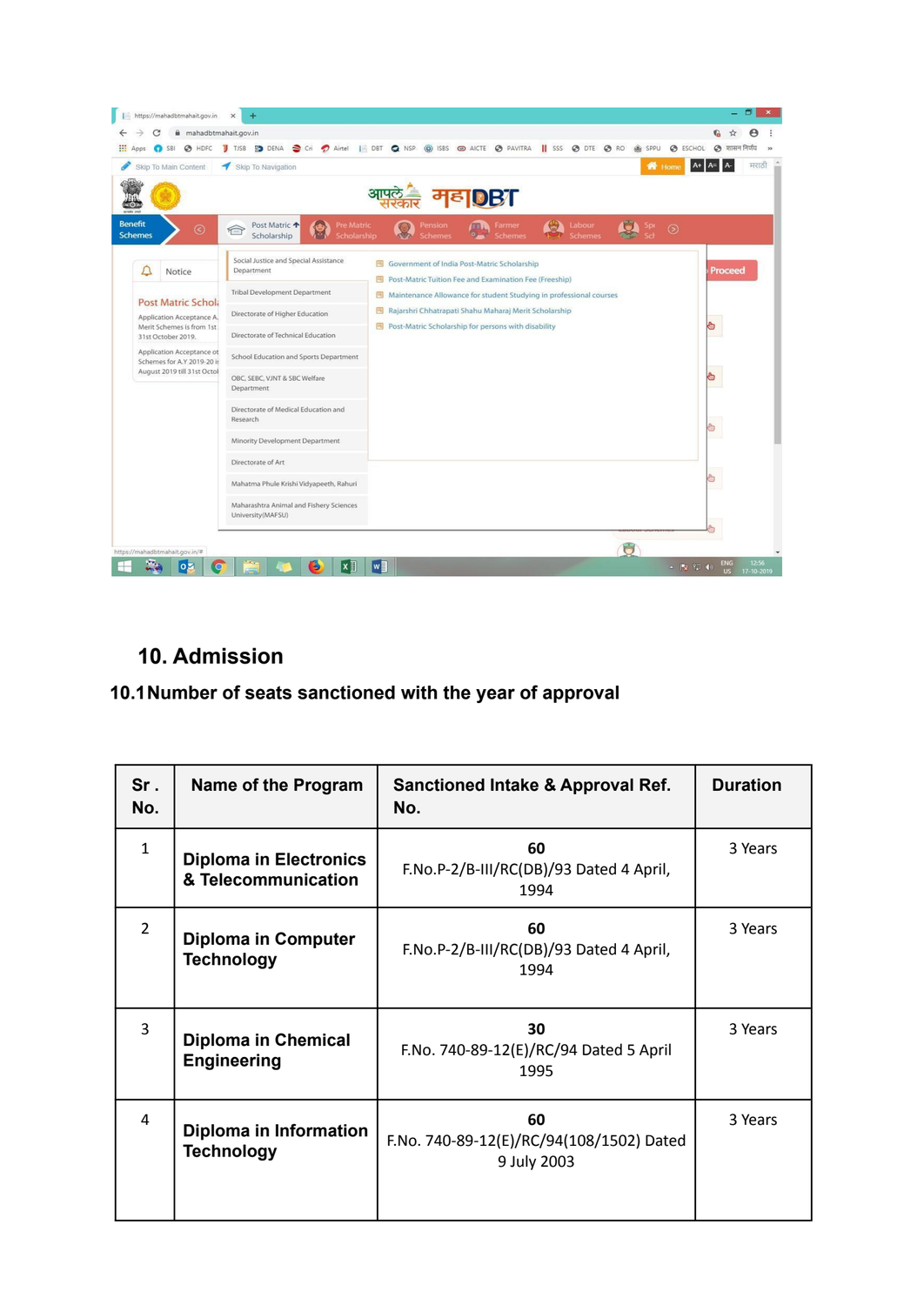| 5              | <b>Diploma in Mechanical</b><br><b>Engineering</b> | 120<br>F.No. 740-89-12(E)/RC/94/tmde,502 Dated<br>13 August 2004 Approved for 60 Seats<br>F.No. Western/1-3508555543/2018/EOA<br><b>Revised Approval for 120 Seats</b> | 3 Years |  |
|----------------|----------------------------------------------------|------------------------------------------------------------------------------------------------------------------------------------------------------------------------|---------|--|
|                | Newly started Programmes in 2018-2019              |                                                                                                                                                                        |         |  |
| 6              | <b>Diploma in Electrical</b><br><b>Engineering</b> | 60<br>F.No. Western/1-3508555543/2018/EOA                                                                                                                              | 3 Years |  |
| $\overline{7}$ | <b>Diploma in Civil</b><br><b>Engineering</b>      | 60<br>F.No. Western/1-3508555543/2018/EOA                                                                                                                              | 3 Years |  |

## **10.2 Number of Students admitted under various categories for the Academic Year 2020-2021**

**[https://drive.google.com/file/d/1LtiphBaTcZbZ2UxDuxHPDC3Y7xJWYGfX/view?usp=sharin](https://drive.google.com/file/d/1LtiphBaTcZbZ2UxDuxHPDC3Y7xJWYGfX/view?usp=sharing) [g](https://drive.google.com/file/d/1LtiphBaTcZbZ2UxDuxHPDC3Y7xJWYGfX/view?usp=sharing)**

| Sr.No.         | Category    | <b>No. of Students</b> |
|----------------|-------------|------------------------|
| 1              | <b>OPEN</b> | 162                    |
| $\overline{2}$ | OBC         | 68                     |
| 3              | $NT-3$      | 02                     |
| 4              | <b>SC</b>   | 51                     |
| 5              | <b>SBC</b>  | 13                     |
| 6              | $NT-2$      | 10                     |
| $\overline{7}$ | <b>ST</b>   | 05                     |
| 8              | DT/VJNT(A)  | 06                     |
| 9              | $NT-1$      | 05                     |
|                | Total       | 322                    |

## **10.3Number of Students admitted under various categories each year in the last three years:**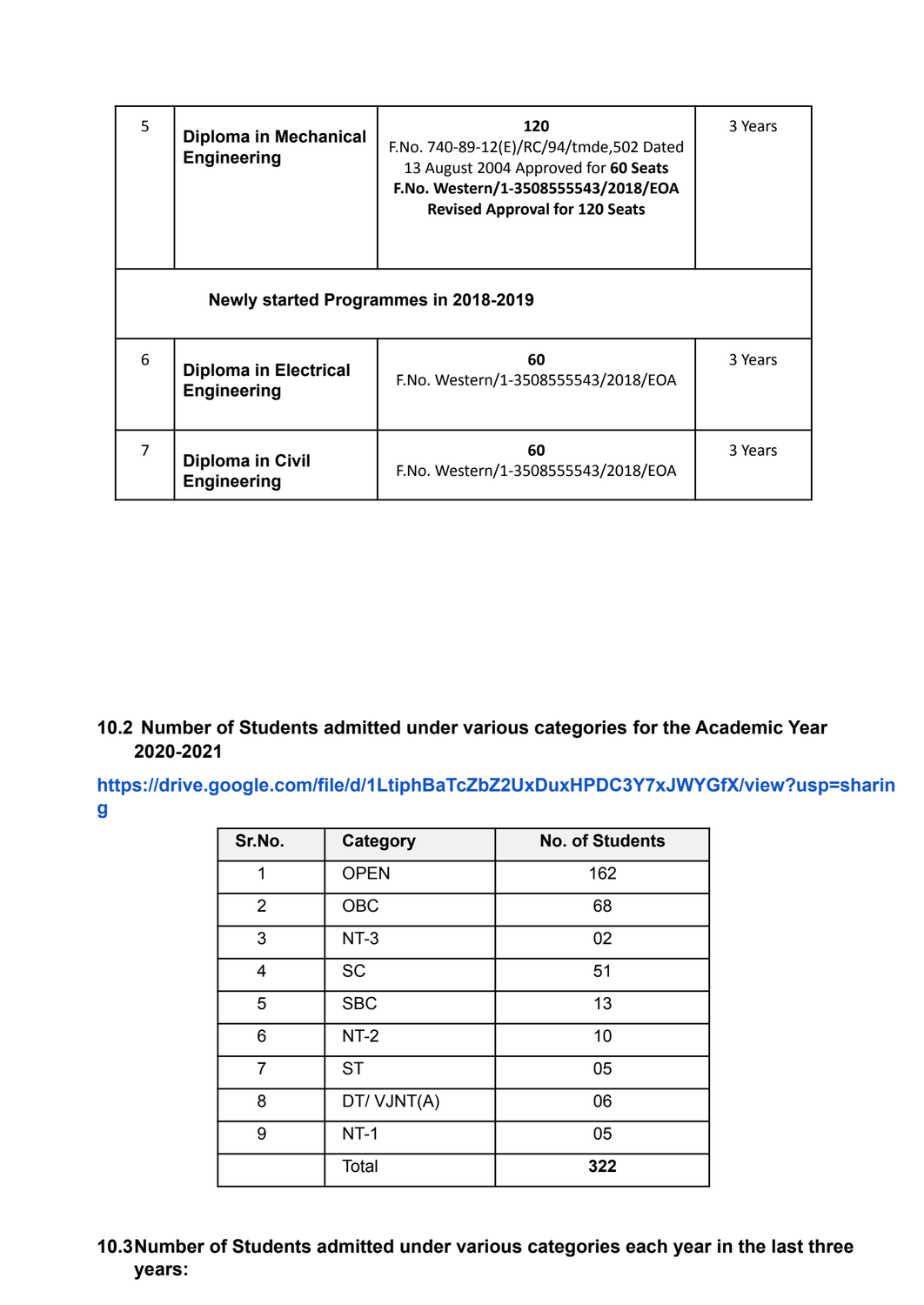|         | Coursewise Sanctioned & Actual Intake of students for year 2017-18 TO 2019-20 |                   |                   |      |                 |          |                      |                     |              |              |
|---------|-------------------------------------------------------------------------------|-------------------|-------------------|------|-----------------|----------|----------------------|---------------------|--------------|--------------|
| Year    | <b>Course</b>                                                                 | <b>Sanctioned</b> | <b>Sanctioned</b> |      |                 |          | <b>Actual Intake</b> |                     |              |              |
|         |                                                                               | Intake(1 st       | Intake (2 nd      | 1st  | 2 <sub>nd</sub> | 3rd      |                      | 2nd shift 2nd shift | 2rd shift    | <b>Total</b> |
|         |                                                                               | Shift)            | Shift)            | Year | Year            | Year     | <b>1st Year</b>      | 2 <sub>md</sub>     | 3rd Year     |              |
|         |                                                                               |                   |                   |      |                 |          |                      | Year                |              |              |
| 2018-19 | CH                                                                            | 30                | 0                 | 17   | 26              | 58       |                      | $\mathbf 0$         | $\bf{0}$     | 101          |
|         | CE                                                                            | 60                | $\bf{0}$          | 50   | 0               | 0        | 0                    | 0                   | 0            | 50           |
|         | CM                                                                            | 60                | $\mathbf 0$       | 57   | 53              | 82       | $\mathbf 0$          | 24                  | 66           | 282          |
|         | ΕE                                                                            | 60                | $\bullet$         | 43   | o               | $\circ$  | $\mathbf{o}$         | $\mathbf{o}$        | $\mathbf{o}$ | 43           |
|         | ЕΤ                                                                            | 60                | $\mathbf{o}$      | 25   | 43              | 85       | $\bf{o}$             | $\mathbf{2}$        | 42           | 197          |
|         | т                                                                             | 60                | $\mathbf 0$       | 42   | 52              | 99       | $\mathbf 0$          | 14                  | 40           | 247          |
|         | <b>IS</b>                                                                     | $\mathbf{O}$      | 0                 | 0    | 17              | 80       | 0                    | 0                   | $\bf{0}$     | 97           |
|         | МE                                                                            | 120               | 60                | 75   | 145             | 138      | 27                   | 59.                 | 92           | 536          |
|         | Total                                                                         | 450               | 60                | 309  | 336             | 542      | 27                   | 99                  | 240          | 1553         |
| 2019-20 | <b>CH</b>                                                                     | 30                | $\mathbf 0$       | 8    | 35.             | 12       | 0                    | $\bf{0}$            | 0            | 55           |
|         | CE                                                                            | 60                | o                 | 49   | 49.             | o        | $\mathbf{o}$         | o                   | o            | 98           |
|         | CМ                                                                            | 60                | $\mathbf{O}$      | 61   | 67              | 30       | $\bf{0}$             | $\bf{0}$            | 18           | 176          |
|         | EE                                                                            | 60                | $\bf{O}$          | 40   | 54              | $\bf{0}$ | $\bf{0}$             | $\bf{0}$            | $\bf{0}$     | 94           |
|         | ЕT                                                                            | 60                | $\bf{0}$          | 32   | 43              | 26       | $\bf{0}$             | $\bf{0}$            | $\bf{0}$     | 101          |
|         | IF                                                                            | 60                | $\mathbf 0$       | 57   | 58              | 39       | $\bf{0}$             | $\mathbf{1}$        | 7            | 162          |
|         | IS                                                                            | $\circ$           | $\circ$           | 0    | 4               | 11       | 0                    | 0                   | 0            | 15           |
|         | MЕ                                                                            | 120               | $\mathbf{o}$      | 84   | 131             | 70.      | $\circ$              | 63.                 | 25           | 373          |
|         | Total                                                                         | 450               | $\bf{0}$          | 331  | 441             | 188      | 0                    | 64                  | 50           | 1074         |
| 2020-21 | CH                                                                            | 30                | $\mathbf{O}$      | 16   | 19              | 50       | $\bf{0}$             | $\bf{0}$            | $\bf{0}$     | 85           |
|         | CE                                                                            | 60                | $\bf{0}$          | 46   | 66              | 49       | $\bf{0}$             | 0                   | $\bf{0}$     | 161          |
|         | CM                                                                            | 60                | $\bf{0}$          | 66   | 71              | 83       | $\bf{0}$             | $\bf{0}$            | $\bf{0}$     | 220          |
|         | EE                                                                            | 60                | 0                 | 51   | 81              | 62       | 0                    | $\bf{0}$            | $\bf{0}$     | 194          |
|         | ЕT                                                                            | 60                | $\mathbf{o}$      | 27   | 50.             | 54       | $\mathbf{o}$         | $\mathbf{o}$        | $\mathbf{o}$ | 131          |
|         | IF                                                                            | 60                | $\mathbf 0$       | 63   | 74              | 76       | 0                    | $\mathbf 0$         | 0            | 213          |
|         | MЕ                                                                            | 120               | $\mathbf 0$       | 86   | 119             | 273      | 0                    | 0                   | 0            | 478          |
|         | Total                                                                         | 450               | $\bf{0}$          | 355  | 480             | 647      | $\bf{0}$             | $\bf{0}$            | $\bf{0}$     | 1482         |

\*\* Category wise students considered only by CAP rounds.

# **10.4 Number of applications received during last two years for admission at Institute**

# **Level Including Against CAP Round**

| Sr. No | Year      | No. of<br><b>Application</b> | <b>Admitted</b> |
|--------|-----------|------------------------------|-----------------|
|        | 2019-2020 | າາ                           | つつ              |
|        | 2020-2021 | 20                           | 20              |

# **11. Admission Procedure For Diploma Engineering Admission**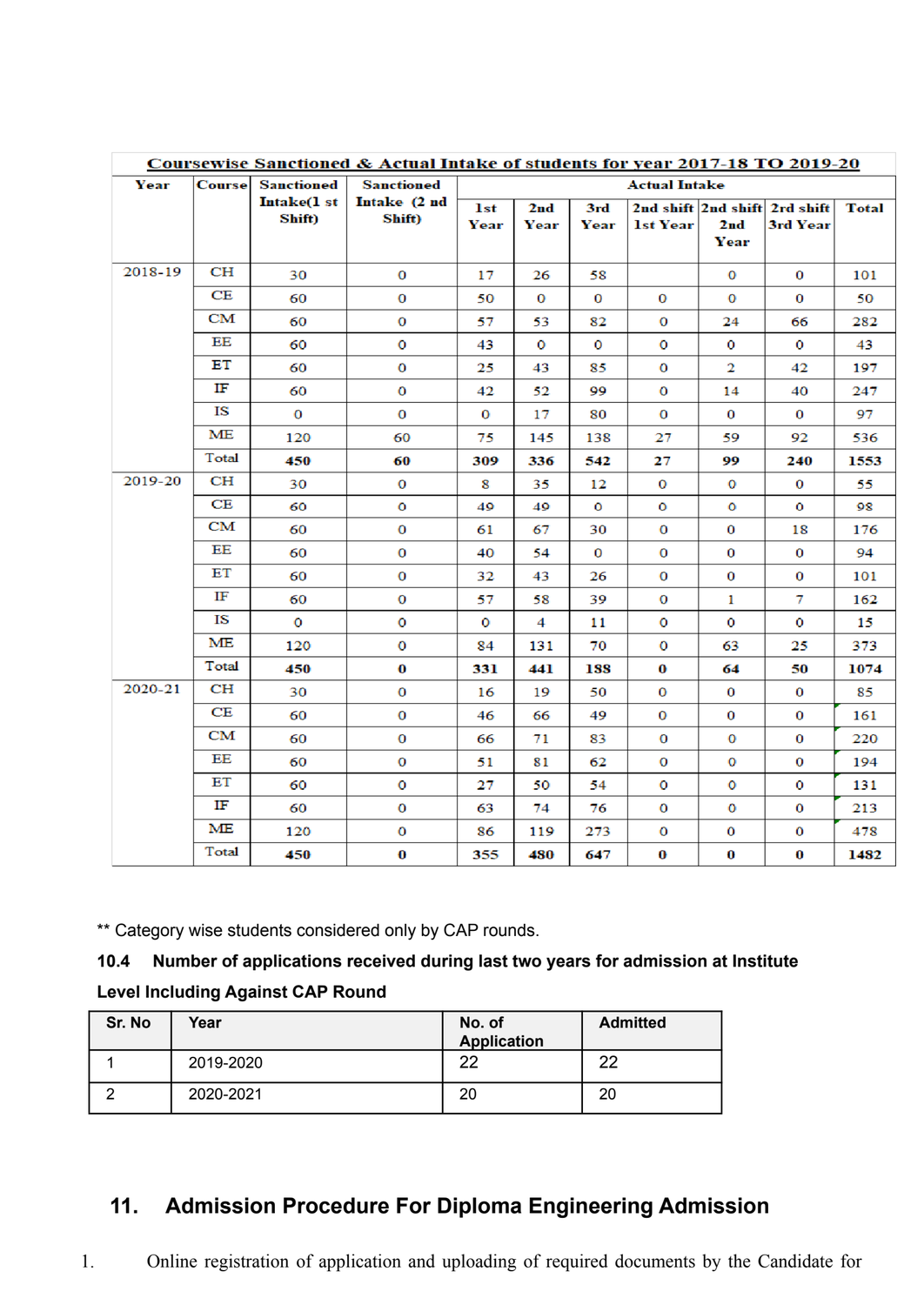admission on website by selecting appropriate mode of scrutiny of Application form

2. Website for online Registration: https://poly20.dtemaharashtra.org/

3. Documents verification and confirmation of Application Form for Admission.

4. Display of the provisional merit list for Maharashtra State/All India/J & K Migrant candidates on website.

- 5. Submission of grievance, if any, for all type of Candidates:
	- a. Candidate shall raise the Grievance about correction required in the data displayed in provisional merit list through his/her Login.
	- b. The application of such candidates shall be reverted back to the candidate in his/her Login for rectification.
	- c. Candidate shall upload the requisite documents to substantiate the claim for any correction/concession.
	- d. The status of acceptance/rejection of Grievance raised by candidate shall be available in candidates Login along with latest receipt cum Acknowledgement.
- 6. Display of Provisional Category wise Seats (Seat Matrix) for CAP Round I.

7. Display of the final merit lists of Maharashtra State/All India/ J & K and Ladakh Migrant candidates on website.

8. Online Submission & Confirmation of Option Form of CAP Round-I through candidate's Login by the Candidate.

9. Display of Provisional Allotment of CAP Round-I.

10. Accepting the offered seat by the Candidate through his/her login as per Allotment of CAP Round I & Reporting to the Allotted Institute and Confirmation of Admission by submitting required documents and payment of fee after CAP Round I.

11. Display of Provisional Vacant Seats for CAP Round-II.

12. Online Submission & Confirmation of Option Form of CAP Round- II through candidate's Login by the Candidate.

13. Display of Provisional Allotment of CAP Round-II.

14. Accepting the offered seat by the Candidate through his/her login as per Allotment of CAP Round II. Reporting to the Allotted Institute and Confirmation of Admission by submitting required documents and payment of fee after CAP Round II.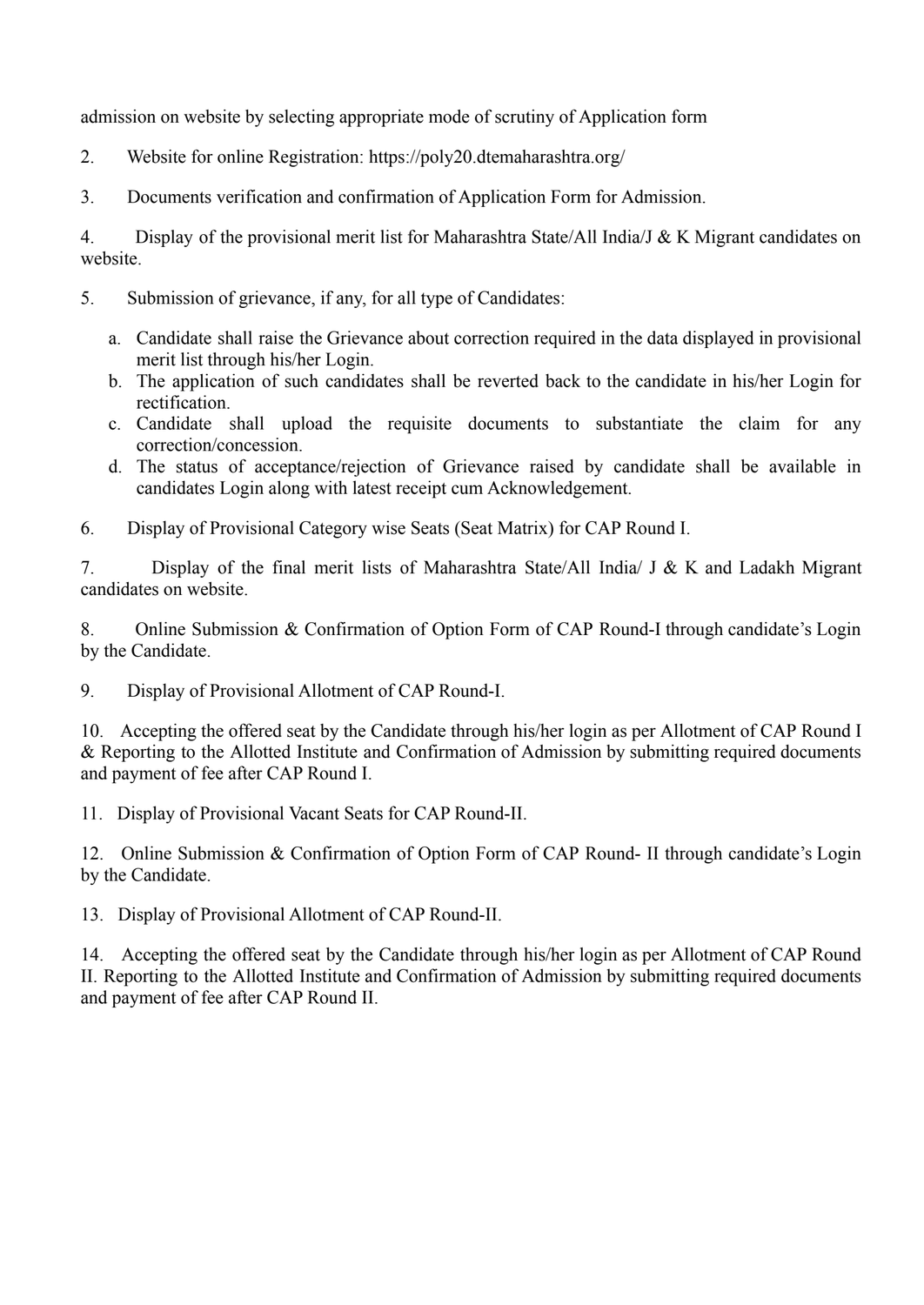# **12.Criteria and weightages for admission**

# **12.1 Eligibility conditions & requirements for admissions for First Year of Post SSC**

- **1)** The candidate should be an Indian National
- 2) Passed 10 th Std./SSC Examination or its equivalent, with at least 35 % aggregate marks
- 3) According to the Merit List Displayed by Regulating Authorities admissions are finalized.
- 4) Other than Maharashtra state candidates shall be eligible for Institution Quota only.
- 5) Minority Candidature: The Maharashtra Domiciled candidates belonging to a particular linguistic or religious minority community from within the state and as notified by the Government are eligible under this category.

# **12.2 Cut -off levels of percentage of the candidates in the admission process**

## **Cut -off Level at CAP Round I**

**[https://drive.google.com/file/d/1pqAd759OLCjx4V7vnY2mXYd5mkvLggkK/view?usp=sh](https://drive.google.com/file/d/1pqAd759OLCjx4V7vnY2mXYd5mkvLggkK/view?usp=sharing) [aring](https://drive.google.com/file/d/1pqAd759OLCjx4V7vnY2mXYd5mkvLggkK/view?usp=sharing)**

### **Cut -off Level at CAP Round II**

**[https://drive.google.com/file/d/1Jgi4g9L\\_BjOhGbcpyDBe2hkTVA\\_7VqZ2/view?usp=shari](https://drive.google.com/file/d/1Jgi4g9L_BjOhGbcpyDBe2hkTVA_7VqZ2/view?usp=sharing) [ng](https://drive.google.com/file/d/1Jgi4g9L_BjOhGbcpyDBe2hkTVA_7VqZ2/view?usp=sharing)**

# **13. List of Applicants**

**List of candidate who have applied in 2020-2021**

**<https://drive.google.com/drive/folders/1kcikRUgTV8HT2rGL1Faz-8hn2x3UnpuN?usp=sharing>**

# **14. Results of Admission Under Management seats/Vacant seats**

## **List of Candidate who have been offered admission(2020-2021)**

**<https://drive.google.com/file/d/1LtiphBaTcZbZ2UxDuxHPDC3Y7xJWYGfX/view?usp=sharing>**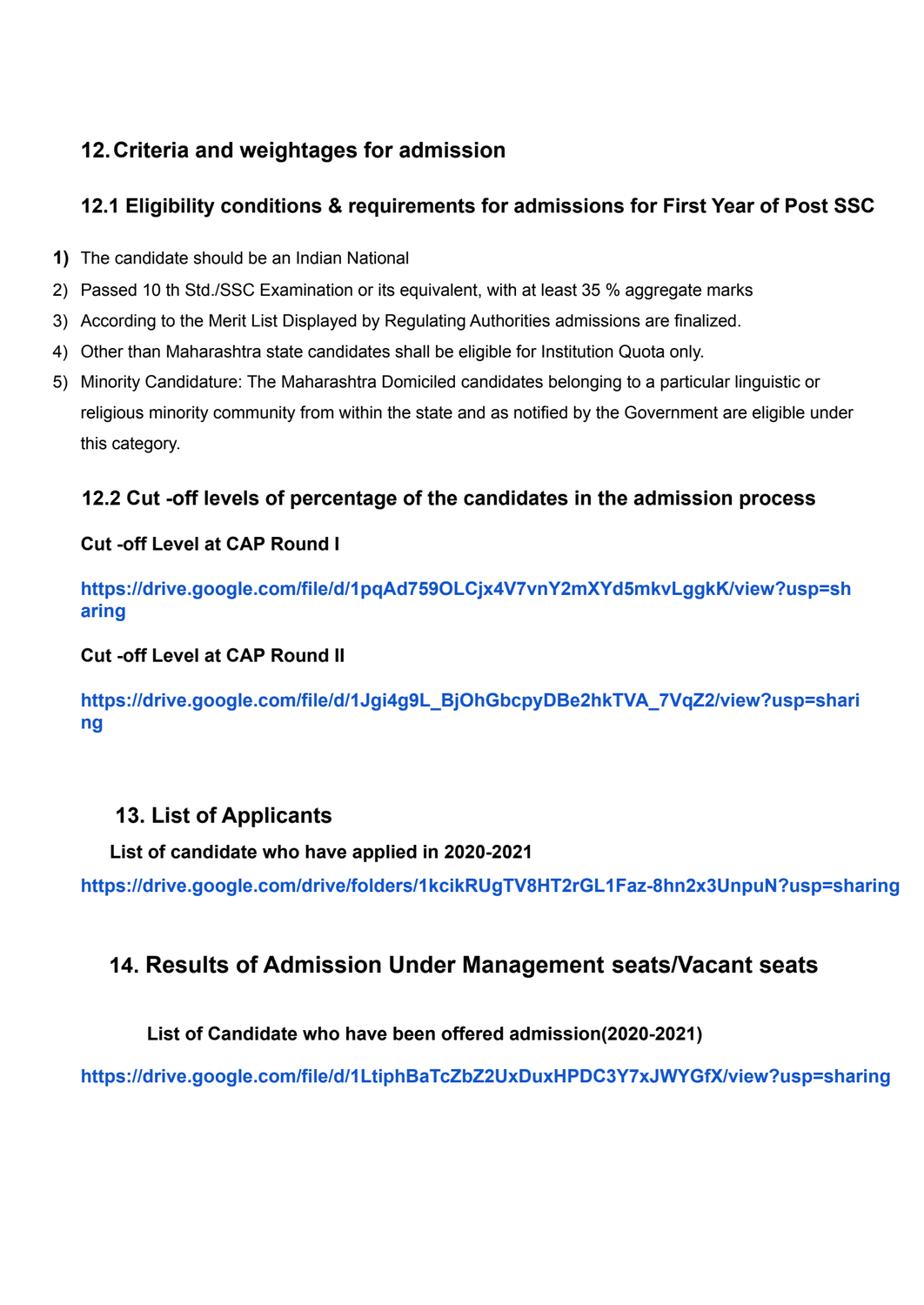# **15. Information on infrastructure & other resources available**

| Sr. No         | Classroom No.     | Area (in sq. mtrs) |
|----------------|-------------------|--------------------|
| 1              | Classroom No. 301 | 78                 |
| 2              | Classroom No. 305 | 66                 |
| 3              | Classroom No. 306 | 67                 |
| 4              | Classroom No. 310 | 69.85              |
| 5              | Classroom No. 314 | 69.85              |
| 6              | Classroom No. 317 | 62.13              |
| $\overline{7}$ | Classroom No. 318 | 66                 |
| 8              | Classroom No. 326 | 62.13              |
| 9              | Classroom No. 329 | 75                 |
| 10             | Classroom No. 334 | 75                 |
| 11             | Classroom No. 338 | 62.12              |
| 12             | Classroom No. 408 | 77                 |
| 13             | Classroom No. 411 | 77                 |
| 14             | Classroom No. 412 | 72                 |
| 15             | Classroom No. 432 | 72                 |
| 16             | Classroom No. 433 | 77                 |
| 17             | Classroom No. 436 | 74                 |

# **15.1 Number of Class Rooms and size of each**

# **15.2 Number of Tutorial rooms and size of each**

| Sr. No | <b>Classroom No.</b>   | Area (in sq.mtrs) | Total(in sq.mtrs) |
|--------|------------------------|-------------------|-------------------|
|        | Tutorial Room -<br>308 | 33.00             |                   |
| 2      | Tutorial Room - 311    | 33.00             | 165               |
| 3      | Tutorial Room -<br>312 | 33.00             |                   |
|        | Tutorial Room -<br>315 | 33.00             |                   |
| 5      | Tutorial Room -<br>410 | 33.00             |                   |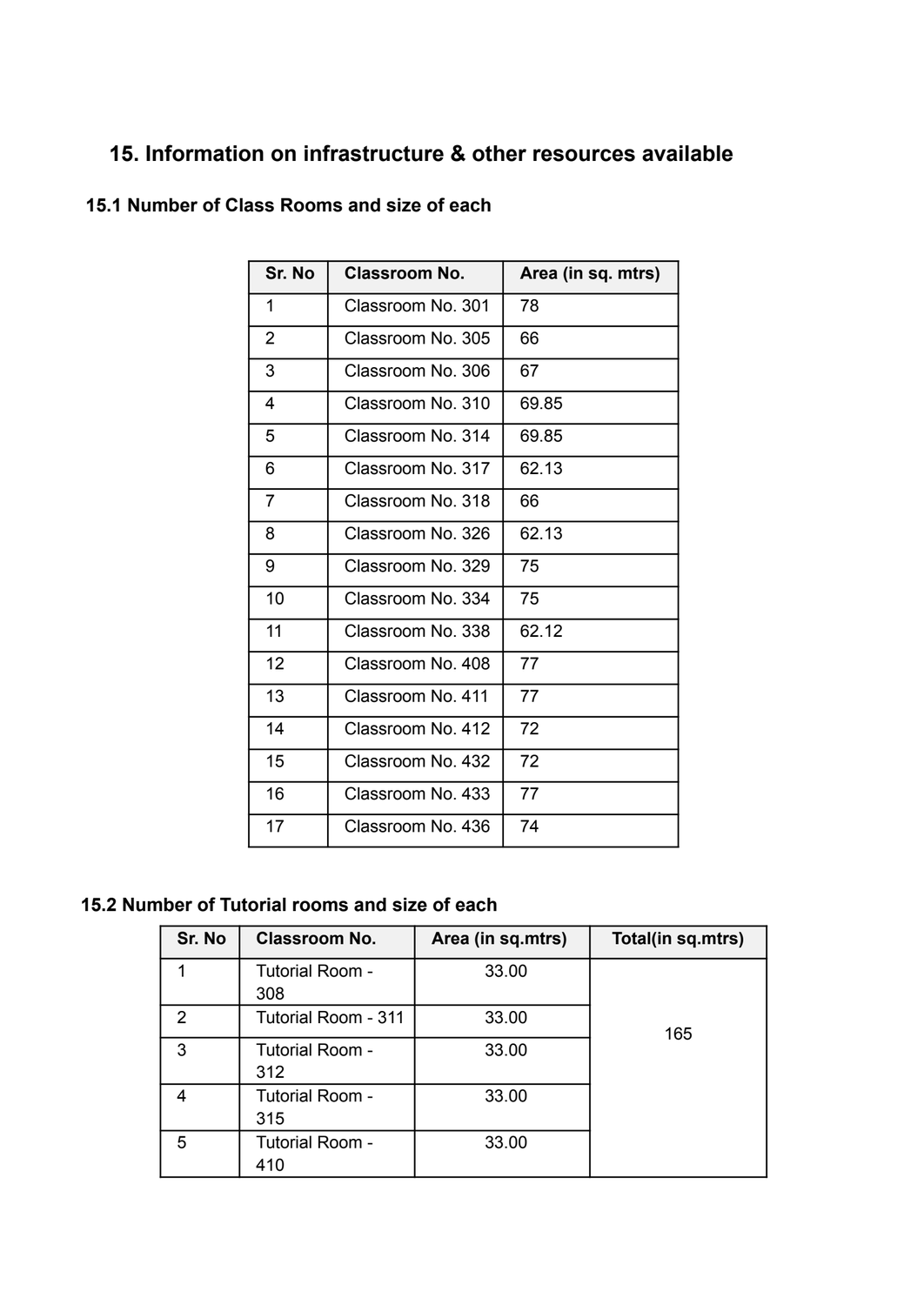## **15.3 Number of Laboratories and size of each**

| Sr. No | Laboratory<br><b>Number</b> | Area (in sq.mtrs) |
|--------|-----------------------------|-------------------|
| 1      | Lab Number 6                | 110               |
| 2      | Lab Number 18               | 110               |
| 3      | Lab Number 19               | 110               |
| 4      | Lab Number 302              | 71                |
| 5      | Lab Number 303              | 66                |
| 6      | Lab Number 313              | 69.85             |
| 7      | Lab Number 323              | 66                |
| 8      | Lab Number 327              | 62.1              |
| 9      | Lab Number 339              | 63                |
| 10     | Lab Number 340              | 63                |
| 11     | Lab Number 342              | 112               |
| 12     | Lab Number 343              | 112               |
| 13     | Lab Number 415              | 90                |
| 14     | Lab Number 417              | 66                |
| 15     | Lab Number 418              | 67                |
| 16     | Lab Number 420              | 66                |
| 17     | Lab Number 421              | 66                |
| 18     | Lab Number 424              | 75                |
| 19     | Lab Number 427              | 64                |
| 20     | Lab Number 428              | 63                |
| 21     | Lab Number 440              | 69                |
| 22     | Lab Number 325A             | 63                |
| 23     | Lab Number 325B             | 63                |
| 24     | Lab Number328 A             | 66                |
| 25     | Lab Number 328 B            | 66                |
| 26     | Lab Number 335 A            | 73                |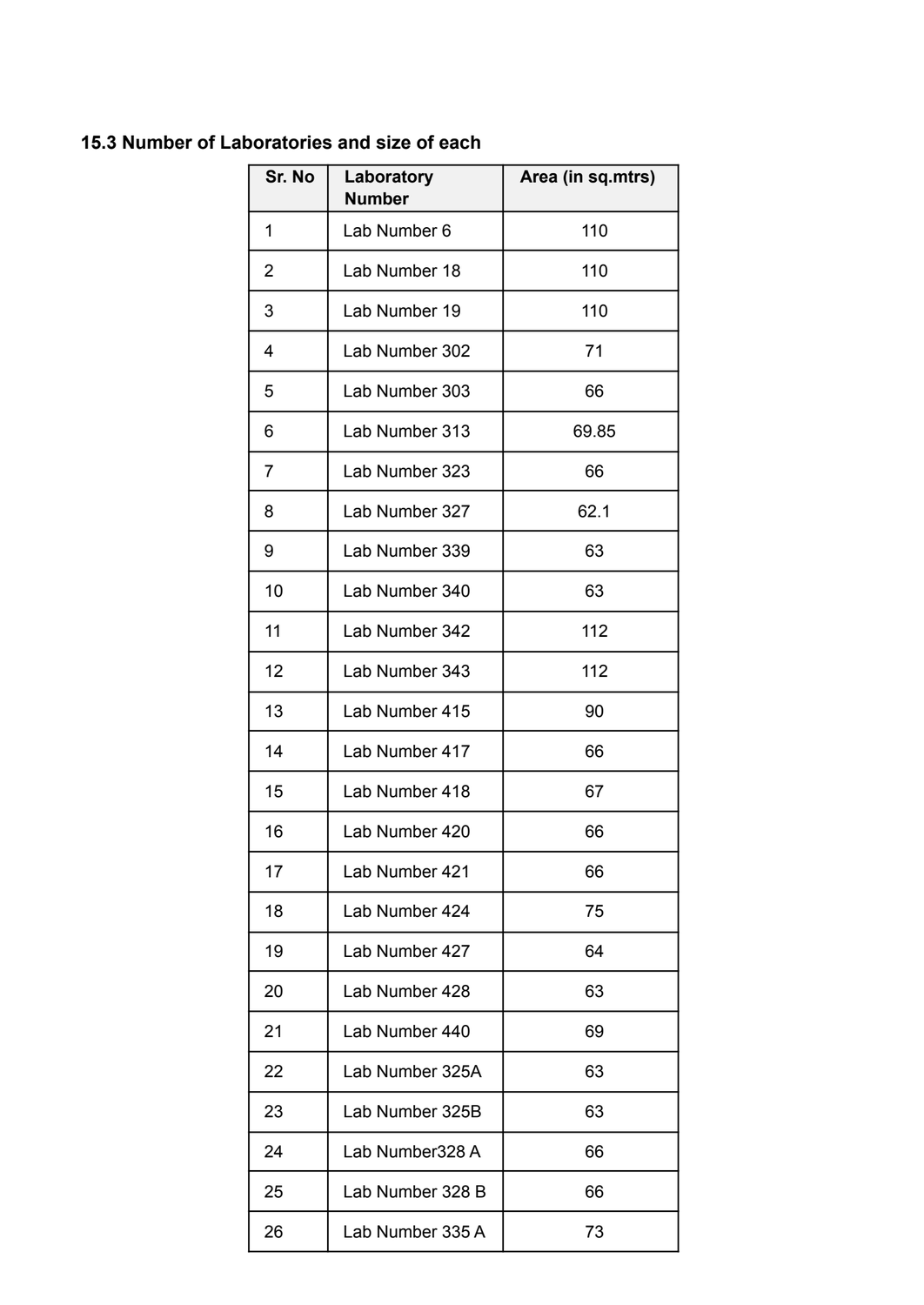| 27 | Lab Number 335 B | 73    |
|----|------------------|-------|
| 28 | Lab Number 435 A | 72    |
| 29 | Lab Number 435 B | 72    |
| 30 | Lab Number 441-A | 74.66 |
| 31 | Lab Number 441-B | 74.66 |
| 32 | Lab Number 441-C | 74.66 |
| 33 | Lab Number 426   | 66    |
| 34 | Lab Number 337   | 102   |

### **15.4 Number of Drawing Halls with capacity of each:**

| Sr. No | Room<br><b>Number</b> | Area (in sq.mtrs) |
|--------|-----------------------|-------------------|
|        | 323A                  | 132               |

### **15.5 Number of Computer Centres with capacity of each**

| Sr. No | Room No. | Area (in<br>sq.mtrs) | <b>Total</b><br>Area | Capacity |
|--------|----------|----------------------|----------------------|----------|
|        | 333A B   | 150                  | 150                  | 35       |

**15.6 Central Examination Facility, Number of rooms and capacity of each**

| Sr. No | Room No.                           | Area (in<br>sq.mtrs) | <b>Total</b><br><b>Area</b> | Capacity |
|--------|------------------------------------|----------------------|-----------------------------|----------|
|        | Examination<br>control<br>room 409 |                      | 67                          | 20       |

## **15.7 Barrier Free Built Environment for disabled and elderly persons:** Available

## **15.8 Occupancy Certificate.**

**[https://drive.google.com/file/d/1SBZagGvXrZL1Rkxzog6BGdexGyoSU0rH/view?usp=](https://drive.google.com/file/d/1SBZagGvXrZL1Rkxzog6BGdexGyoSU0rH/view?usp=sharing) [sharing](https://drive.google.com/file/d/1SBZagGvXrZL1Rkxzog6BGdexGyoSU0rH/view?usp=sharing)**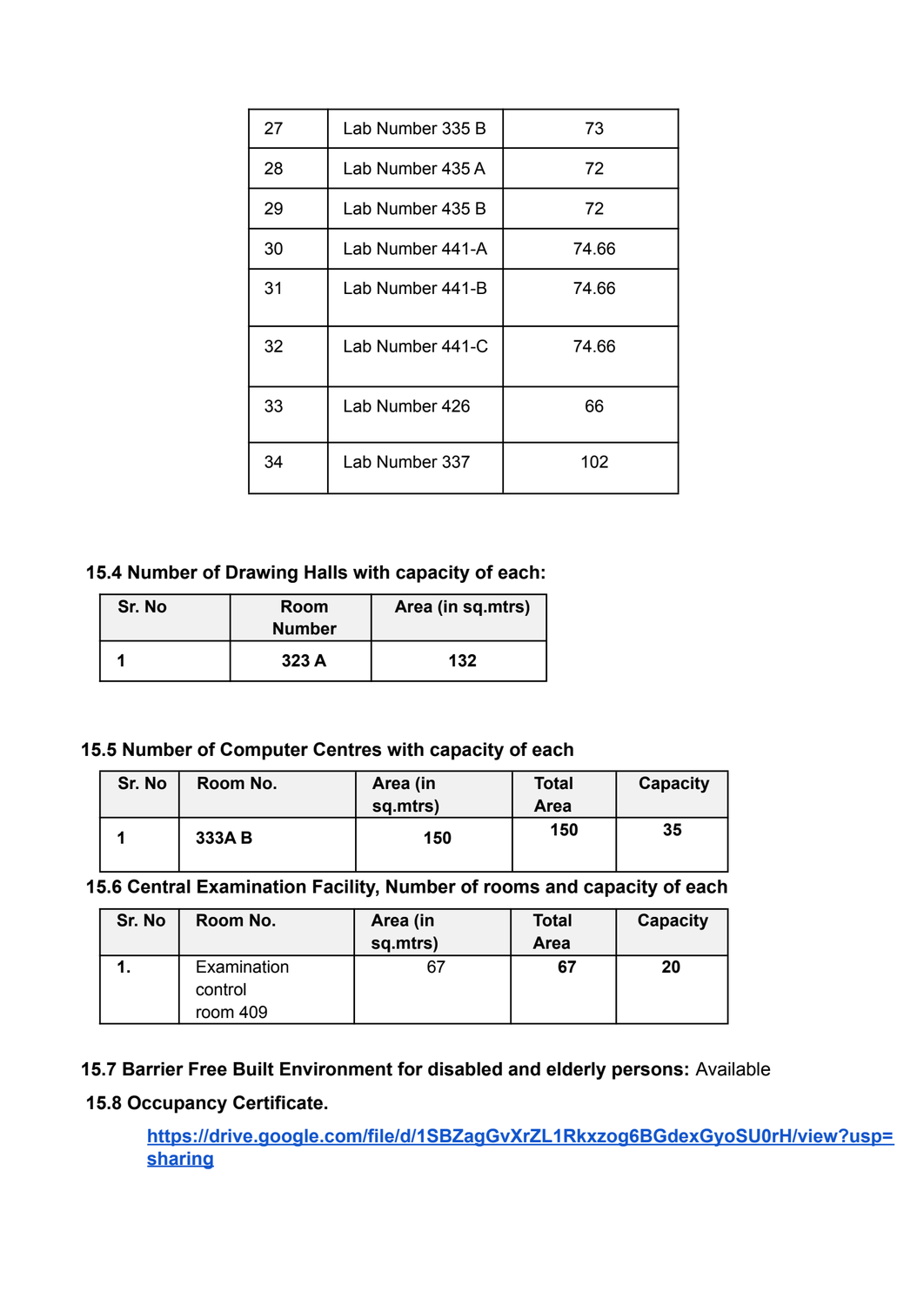### **15.9 Fire and Safety Certificate**



Mob.: 9594890601 / 9987115678 / 9881339500

Specialist in : Design, Supply, Installation, Testing & commissioning of Fire Hydrant, Automatic Fire alarm & Sprinkler System.

Email: rayfire007@gmailcom

A-102, Vardhaman Vihar, Behind Platform No. 2, Vasai (West), Dist. Palghar 401 202. Tel.: 0250 - 2330404

Ref.No :- RAFS/B/95/20-21

FORM 'B'

Section 3 (3) and Rule 4 (2)

Six Monthly Certificates to be given in every January and July by the Owner or the Occupier for Compliance of the Fire Prevention and Life Safety Measures

# CERTIFICATE

Certified that We have carried out inspection of the Fire Prevention and life safety measures installed in the following Building or Premises namely :

M/S. Bharati Vidyapeeth Institute of Technology, Sector 07, CBD Belapur, Navi Mumbai 400 614.

We further certify that these installations in the above mentioned building are maintained in good repair and efficient conditions during the period from 1<sup>st</sup> Janurary 2021 to 30<sup>h</sup> June 2021 as required under the Provision of the Maharashtra Fire Prevention and Life Safety Measures Act 2006 (Mah. III of 2007). The details of the inspection of installations carried by us are mentioned in the report appended herewith.

Signature and Address of the Licensed Agency

Place: Navi Mumbai Date 04/01/2021 License No. MFS - LA/2019/RF-59 License No. MFS - LA/2019/RD-64



Proprietor

### **15.10 Hostel Facilities**

The hostel facility for Girl / Boys students is available within the campus

| Sr No. | <b>Boys/Girls</b> | Area in Sq.m | No. of | <b>Total</b> |
|--------|-------------------|--------------|--------|--------------|
|        |                   |              | rooms  | capacity     |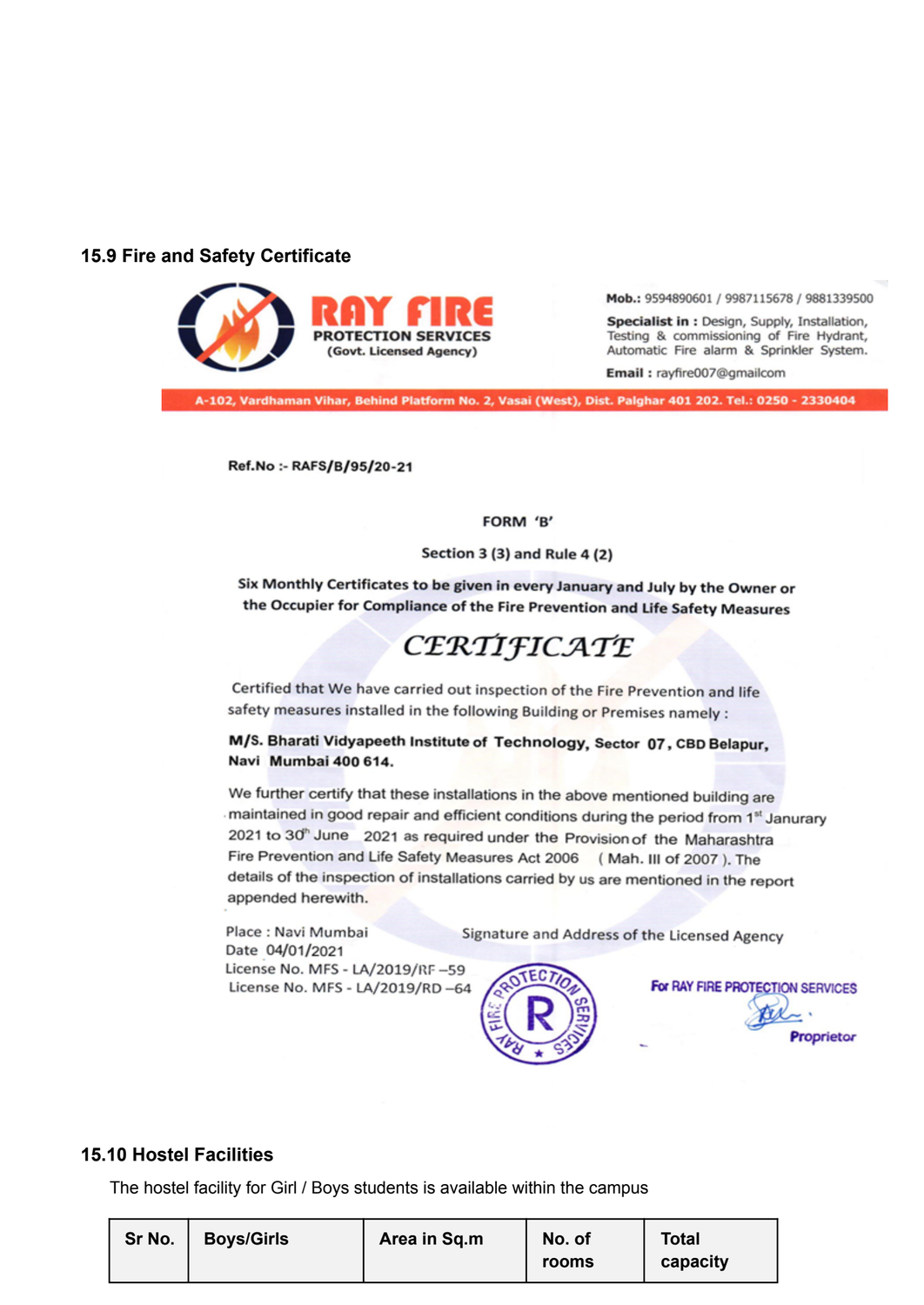| <b>Boys</b>  | 312.91 | 76  | 247 |
|--------------|--------|-----|-----|
| <b>Girls</b> | 353.62 | 149 | 333 |

### **15.11 Library**

**a. Number of Library books/ Titles / Journals available(Programme-Wise)**

| Sr. No                  | <b>Name of Program</b>                                      | No of<br><b>Books</b> | No of<br><b>Titles</b> | No.of<br><b>Journals</b> |
|-------------------------|-------------------------------------------------------------|-----------------------|------------------------|--------------------------|
| 1                       | <b>Chemical Engg.</b>                                       | 2986                  | 585                    | 5                        |
| $\overline{2}$          | Civil Engg.                                                 | 459                   | 84                     | 6                        |
| $\mathbf{3}$            | <b>Computer Engg.</b>                                       | 3973                  | 754                    | 5                        |
| $\overline{\mathbf{4}}$ | <b>Electrical Engg.</b>                                     | 424                   | 92                     | 5                        |
| 5                       | <b>Electronics &amp;</b><br><b>Telecommunications Engg.</b> | 10422                 | 1862                   | 5                        |
| 6                       | <b>Information Technology</b>                               | 2657                  | 492                    | 3                        |
| $\overline{7}$          | <b>Mechanical Engg.</b>                                     | 4899                  | 514                    | 5                        |
| 8                       | <b>Science</b>                                              | 861                   | 75                     | 3                        |
| 9                       | General                                                     | 275                   | 162                    |                          |

### **b. E- Library facilities**

The following facilities are provided in the central library in order to enhance effectiveness of teaching, learning, research and service.

*Reference Services*: On demand reference service provided to the students & faculty members by using open source on internet and Encyclopedia.

- *Circulation*: Issue & Return of reading material such as Books, Periodicals, etc.
- *Library Reading Room*: Library's carpet area is 5973 sqft. Stack room area is 2188 sqft and Reading Room is 2575 sqft. Seating capacity in the reading hall 120 students.

*Inter Library Loan*: Our college library is connected with Engg. College Library for inter-library Loan system.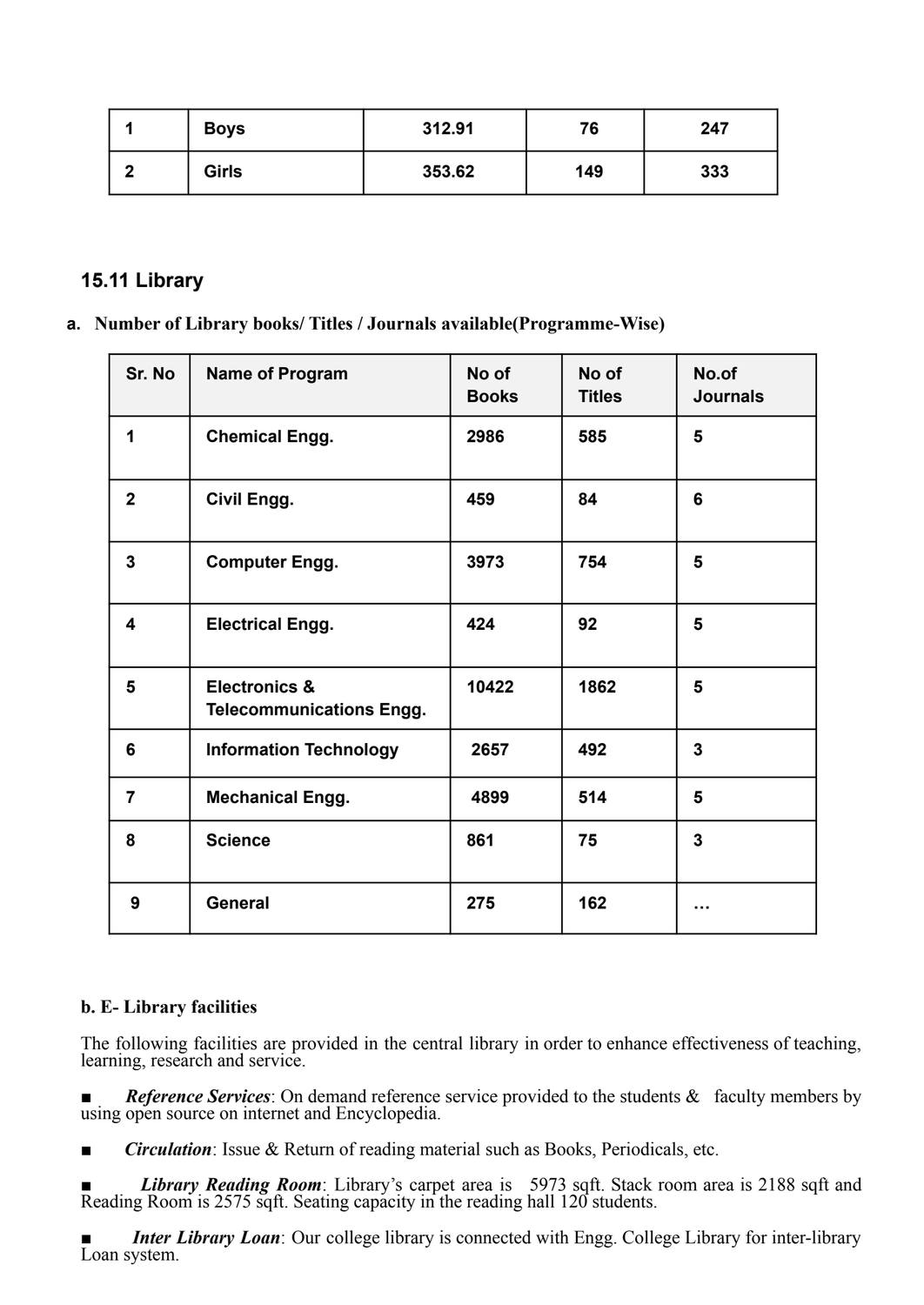*Catalogue*: List of Books, Periodicals & Journals, E-Resources, etc available as on title wise, Author wise & Subject wise. (on demand)

*Clipping*: Maintain Newspaper clipping file for up-to-date record of information regarding college news.

**Bibliographic Compilation**: New arrival of books and periodicals bibliography compiled by library and putting on the notice board

*User orientation/Information literacy* : Librarian takes lecture of first year classes for orientation and how to find different resources by using OPAC, internet.

*Information Display and notification*: Library information such as New Arrivals, Library Rules, Journal List, Notices, News Paper Clipping, etc. are displayed on Library Notice Board from time to time.

### *Internet facility:*

Internet Bandwidth: 500MBPH

No of configuration system: INTEL I3 PROCESSOR MOTHERBOARD H61 500GB

HARDDISK 4 GB RAM DVD WRITER 19 INCH MONITOR

Total No of system connected by LAN: 13

### **c. National Digital Library(NDL) subscription details**

The Institute has initiated National Digital Library of India subscription for faculty and students, through their "Club" facility. It enables faculty and teachers to learn and prepare from best practices from all over the world and facilitate researchers to perform inter-linked exploration from multiple sources.

#### **15.12 Laboratory and Workshop**

### **a. List of Major Equipment/Facilities in each Laboratory/Workshop**

**[https://drive.google.com/file/d/1ouzaOEy\\_MB\\_4V8uOzskaLnkAb1C2DDiL/view?usp=sharing](https://drive.google.com/file/d/1ouzaOEy_MB_4V8uOzskaLnkAb1C2DDiL/view?usp=sharing)**

### **b. List of Experimental Setup in each Laboratory/Workshop**

**<https://drive.google.com/file/d/1Lict7ViXLpDHeXPBx4aOSnkXgCKh8DbH/view?usp=sharing>**

### **c. Compliance of the National Academic Depository (NAD), applicable to PGCM/ PGDM Institutions and University Departments - NA**

### **15.13 List of facilities available**

*a. Games and Sports Facilities :* We provide dedicated sports facilities for various Indoor games like Chess, Table-Tennis, and Carom etc. and for Outdoor games like Basketball, Cricket etc.

*b. Extra-Curricular Activities* **:** BVIT has separate student Forum to give wings to students' creativity, imagination and talent. The committee organizes various in campus events, Annual gatherings etc in order to provide a platform to students to show their talent and hone their skills.

*c. Soft Skill Development Facilities* **:** Personality Development Program & Soft skill development training is the hallmark of teaching learning process at BVIT. The program has been developed for students to bridge the gap in MSBTE curriculum and at the same time ensure delivery of inputs required for attaining POs. Through Expert lectures conducted at BVIT , renowned industrialists visit us and tremendously enhance the learning of our students, by sharing their vast knowledge and experience. Industrial Trainings are also conducted to develop leadership quality, to get hands on experience and to develop ethics while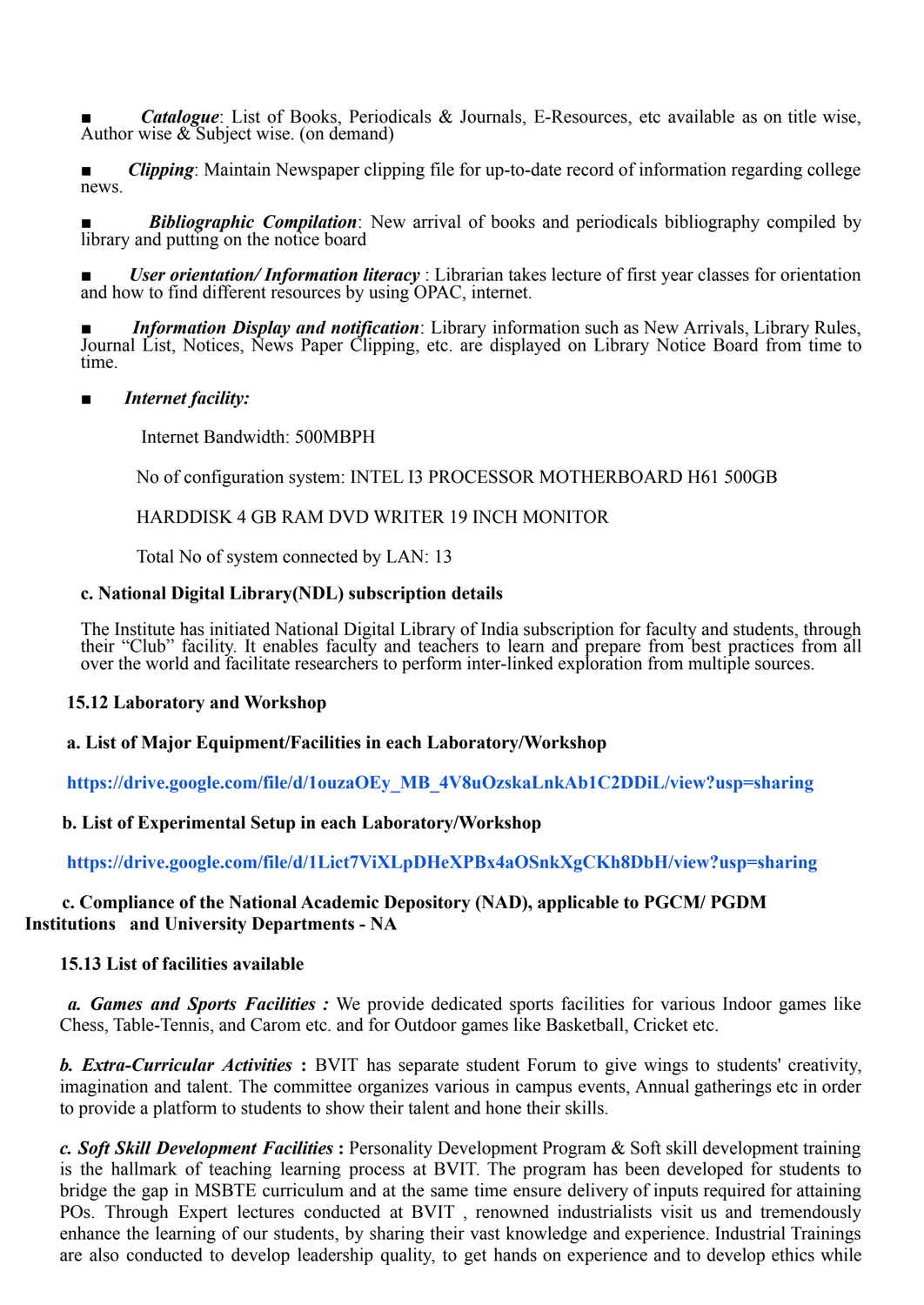applying technical knowledge in real time applications.

### **15.14 Teaching Learning Process**

*a. Curricula and syllabus for each of the programmes as approved by the University* Please refer following link

**<http://iotmumbai.bharatividyapeeth.edu/index.php/syllabus/overview>**

### *b. Academic Calendar of the University*

**[https://drive.google.com/file/d/1UqB4zhU\\_zjZF8\\_rqRdg8pHB5QA3Si8Zv/view?usp](https://drive.google.com/file/d/1UqB4zhU_zjZF8_rqRdg8pHB5QA3Si8Zv/view?usp=sharing) [=sharing](https://drive.google.com/file/d/1UqB4zhU_zjZF8_rqRdg8pHB5QA3Si8Zv/view?usp=sharing)**

*c. Academic Time Table with the name of the Faculty members handling the Course*

Odd Semester **[https://drive.google.com/file/d/1q6MUqCrpx1-57rYXMbsHMpyewI4231GQ/view?usp](https://drive.google.com/file/d/1q6MUqCrpx1-57rYXMbsHMpyewI4231GQ/view?usp=sharing) [=sharing](https://drive.google.com/file/d/1q6MUqCrpx1-57rYXMbsHMpyewI4231GQ/view?usp=sharing)**

Even Semester **https://drive.google.com/file/d/1grkpLq8OxLlXHd3l0Ov2wOo\_RLpsRKwq/view?usp=sharing**

*d. Teaching Load of each Faculty*

# **[https://drive.google.com/file/d/1B2wRGs0Db2szs8DdRO9XZl8rGSH3WSSW/view](https://drive.google.com/file/d/1B2wRGs0Db2szs8DdRO9XZl8rGSH3WSSW/view?usp=sharing) [?usp=sharing](https://drive.google.com/file/d/1B2wRGs0Db2szs8DdRO9XZl8rGSH3WSSW/view?usp=sharing)**

### *e. Internal Continuous Evaluation System and place*

- 1. Two unit tests are conducted in every semester.
- 2. Each test is for 20 marks. Questions from various question papers are solved before the unit test. Question Banks are given and students are made to solve them.
- 3. Evaluation of the students' theoretical knowledge and practical performance skills are done continuously for all the courses by the concerned faculty. Motor skills, intellectual skills and prior concepts are observed while conducting them.
- 4. Regular assessment of the completed practical and assignments, called "Continuous assessment" is followed strictly.
- 5. Each course is assigned with one micro project, which students perform in groups of 5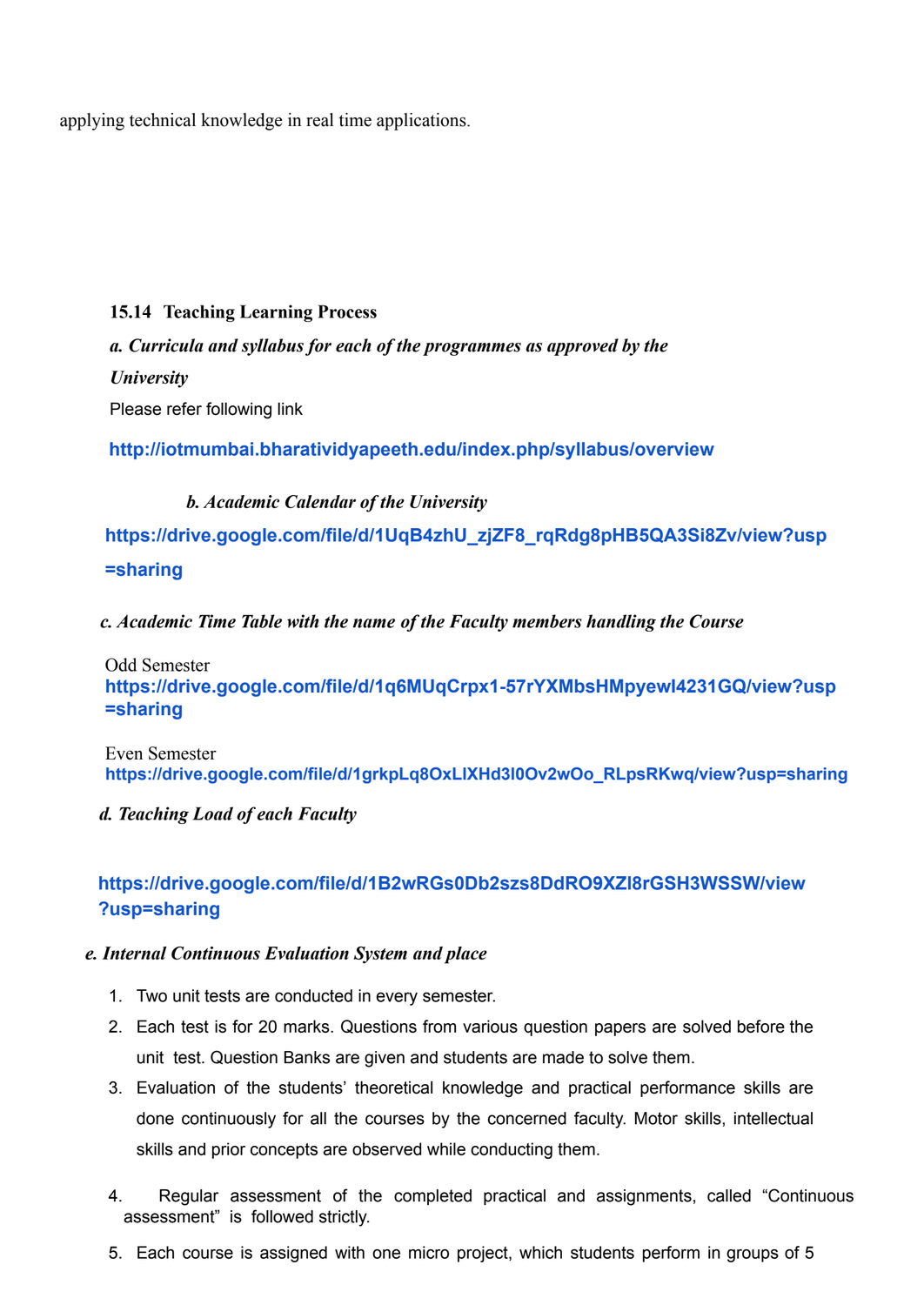and is assessed out of 10 marks.

- 6. Term work evaluation is based on continuous assessment, Micro project report and Unit Tests.
- 7. Finally, attainments of COs, POs & PSOs are obtained on the basis of marks that the student has secured in internal and external examinations.

# **Amenity :-**

| Room No. | Amenity                        | <b>Capacity</b> |
|----------|--------------------------------|-----------------|
| 002      | <b>Sports Club</b>             | 160             |
| 006      | <b>Cafeteria</b>               | 150             |
| 023      | <b>Stationery Store</b>        | 20              |
| 307      | <b>Toilet</b>                  | 23.5            |
| 309      | <b>Girls Common Room</b>       | 75              |
| 316      | <b>Toilet</b>                  | 23.5            |
| 324      | <b>Toilet</b>                  | 23.5            |
| 341      | <b>Toilet</b>                  | 23.5            |
| 403      | <b>First aid cum Sick Room</b> | 12              |
| 405      | <b>Boys Common Room</b>        | 90              |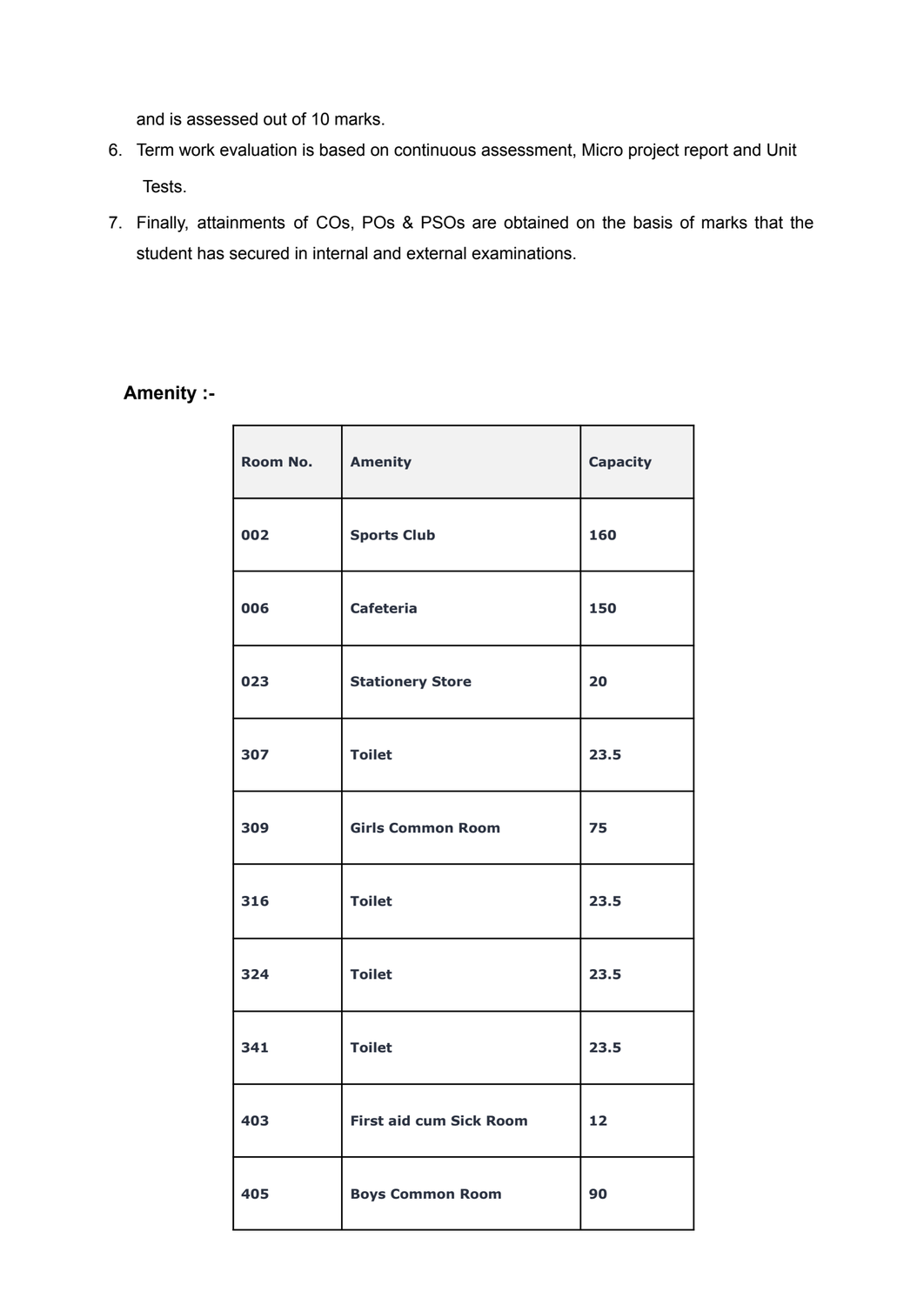### **● Instructional area**

| <b>Library &amp; Reading Room</b> | 319     | 361.05 |
|-----------------------------------|---------|--------|
| <b>Computer Center</b>            | 333A B  | 150    |
| <b>Language Laboratory</b>        | 337     | 102    |
| <b>Language Laboratory</b>        | 423,426 | 66     |

# **16. Enrollment and Placement details of students in the last 3 years**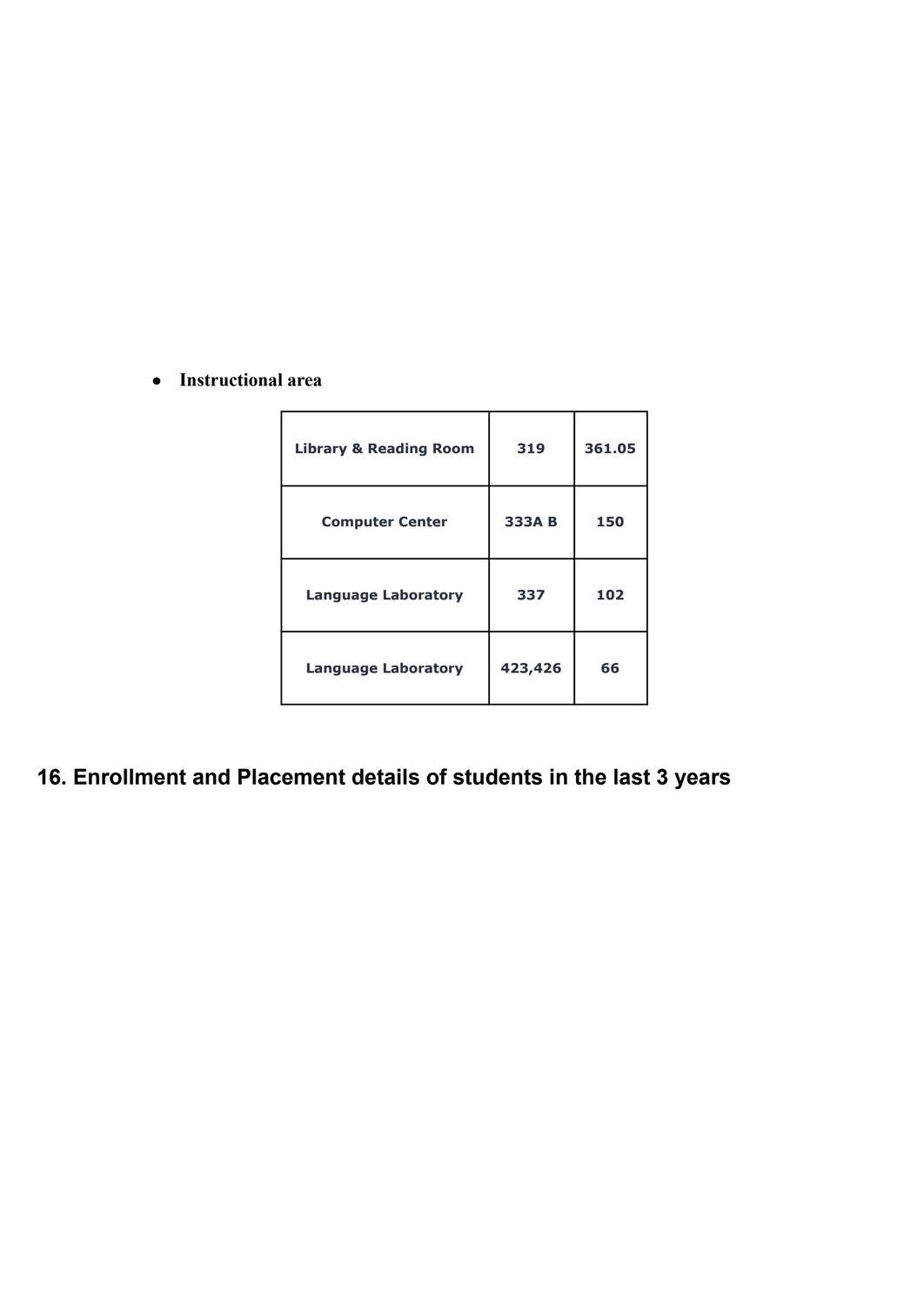| CAMPUS PLACEMENT IN LAST THREE YEARS (2017-2020) |
|--------------------------------------------------|
|--------------------------------------------------|

| Sr.<br>No. | Acade<br>mic<br>Year | <b>Courses</b>  | <b>Intake</b> | No. Of<br>Studen<br>t<br>Appear<br>ed in<br><b>Final</b><br>Yr<br>Exam | No. Of<br><b>Students</b><br>Passed | No. Of<br><b>Students</b><br>opted<br>Higher<br><b>Education</b> | No. Of<br><b>Students</b><br><b>Opted</b> for<br>Placement | No. Of<br><b>Students</b><br>Placed | Minimum<br>salarv<br>Annual<br>CTC in<br>Lac | Maximum<br><b>Salary</b><br>Annual<br>CTC in<br>Lac | Average<br>Salary<br>Annual<br>CTC in<br>Lac | List of<br><b>Companies</b><br><b>Visited</b> |
|------------|----------------------|-----------------|---------------|------------------------------------------------------------------------|-------------------------------------|------------------------------------------------------------------|------------------------------------------------------------|-------------------------------------|----------------------------------------------|-----------------------------------------------------|----------------------------------------------|-----------------------------------------------|
|            |                      | Electronics &   | 60            | 47                                                                     | 44                                  | 42                                                               | 2                                                          | $\overline{\mathbf{2}}$             | 1.44                                         | 1.44                                                | 1.44                                         | L&T, BPCL,                                    |
|            |                      | Tele. Engg.     |               |                                                                        |                                     |                                                                  |                                                            |                                     |                                              |                                                     |                                              | Aegis Logistics,                              |
|            |                      | Mechanical Engg | 90            | 91                                                                     | 68                                  | 56                                                               | $\overline{12}$                                            | 10                                  | 1.44                                         | 2.39                                                | 1.915                                        | Cavin Care,                                   |
| 1          | $2017 -$             | Chemical Engg.  | 30            | 24                                                                     | $\overline{21}$                     | $\overline{21}$                                                  | NIL                                                        | <b>NIL</b>                          | NA                                           | NA                                                  | NA                                           | Sarayu Hyundai,                               |
|            | 18                   | Computers Tech. | 60            | 75                                                                     | 58                                  | 58                                                               | Nil                                                        | Nil                                 | NA                                           | NA                                                  | NA                                           | Selec Controls                                |
|            |                      | Information     | 60            | 61                                                                     | 47                                  | 47                                                               | Nil                                                        | Nil                                 | NA                                           | NA                                                  | NA                                           | Pvt Ltd                                       |
|            |                      | Tech.           |               |                                                                        |                                     |                                                                  |                                                            |                                     |                                              |                                                     |                                              |                                               |
|            |                      |                 |               |                                                                        |                                     |                                                                  |                                                            |                                     |                                              |                                                     |                                              |                                               |
|            |                      | Electronics &   | 60            | 36                                                                     | 30                                  | 19                                                               | $\overline{\rm{11}}$                                       | $\overline{11}$                     | 1.31                                         | 3.0                                                 | 2.155                                        | L&T, Godrej,                                  |
|            |                      | Tele. Engg.     | 90            | 90                                                                     | 80                                  | 68                                                               | $\overline{12}$                                            | 10                                  | 1.58                                         | 2.39                                                | 1.985                                        | Cipla Ltd, Toyo                               |
| 2          | 2018-                | Mechanical Engg |               |                                                                        |                                     |                                                                  |                                                            |                                     |                                              |                                                     |                                              | Engg, Ikya Clap,                              |
|            | 19                   | Chemical Engg.  | 30            | 30                                                                     | 14                                  | 10                                                               | 4                                                          | 4                                   | 1.63                                         | 1.63                                                | 1.63                                         | BPCL, Selec                                   |
|            |                      | Computers Tech. | 60            | 54                                                                     | 44                                  | 44                                                               | Nil                                                        | Nil                                 | NA                                           | NA                                                  | NA                                           | Controls Pvt. Ltd                             |
|            |                      | Information     | 60            | 61                                                                     | 56                                  | 56                                                               | Nil                                                        | Nil                                 | NA                                           | NA                                                  | NA                                           |                                               |
|            |                      | Tech.           |               |                                                                        |                                     |                                                                  |                                                            |                                     |                                              |                                                     |                                              |                                               |
|            |                      | Electronics &   | 60            | 23                                                                     | 23                                  | 21                                                               | $\overline{\mathbf{2}}$                                    | $\overline{\mathbf{2}}$             | 1.14                                         | 1.615                                               | 1.377                                        |                                               |
|            |                      | Tele. Engg.     |               |                                                                        |                                     |                                                                  |                                                            |                                     |                                              |                                                     |                                              | L&T, Godrej                                   |
| ٩          | $2019 -$             | Mechanical Engg | 120           | 70                                                                     | 70                                  | 66                                                               | 4                                                          | 3                                   | 1.58                                         | 1.58                                                | 1.58                                         | Chemicals, Cipla<br>Ltd, Sharda               |
|            | 20                   | Chemical Engg.  | 30            | $\overline{12}$                                                        | $\overline{12}$                     | 08                                                               | 4                                                          | 2                                   | 1.63                                         | 1.63                                                | 1.63                                         | Equipments,                                   |
|            |                      | Computers Tech. | 60            | 30                                                                     | 30                                  | 30                                                               | Nil                                                        | Nil                                 | NA                                           | NA                                                  | NA                                           | Samarth Security                              |
|            |                      | Information     | 60            | 39                                                                     | 39                                  | 39                                                               | Nil                                                        | Nil                                 | NA                                           | NA                                                  | NA                                           | System, Selec                                 |
|            |                      | Tech.           |               |                                                                        |                                     |                                                                  |                                                            |                                     |                                              |                                                     |                                              | Controls Pvt.                                 |
|            |                      |                 |               |                                                                        |                                     |                                                                  |                                                            |                                     |                                              |                                                     |                                              | Ltd.                                          |
|            |                      |                 |               |                                                                        |                                     |                                                                  |                                                            |                                     |                                              |                                                     |                                              |                                               |

# **17. List of Research Projects/Consultancy Works**

## **1. Number of Projects carried out, funding agency, Grant received**

| Sr.No.        | <b>Academic Year</b> | <b>Department</b><br><b>Name</b> | <b>Total Number of</b><br><b>Projects Carried</b><br>Out | Name Of<br><b>Funding</b><br>Agency | <b>Total Grant</b><br><b>Received</b> | Remark                                                                       |
|---------------|----------------------|----------------------------------|----------------------------------------------------------|-------------------------------------|---------------------------------------|------------------------------------------------------------------------------|
|               | 2020-21              | СH                               |                                                          | AICTE-<br><b>MODROB</b>             |                                       | Applied                                                                      |
| $\mathcal{P}$ | 2020-21              | EJ                               |                                                          | AICTE-<br><b>MODROB</b>             |                                       | Proposal is<br>evaluated and<br>provisionally<br>recommended<br>for 20 Lakhs |

**2. Publications (if any) out of research in last three years out of masters projects**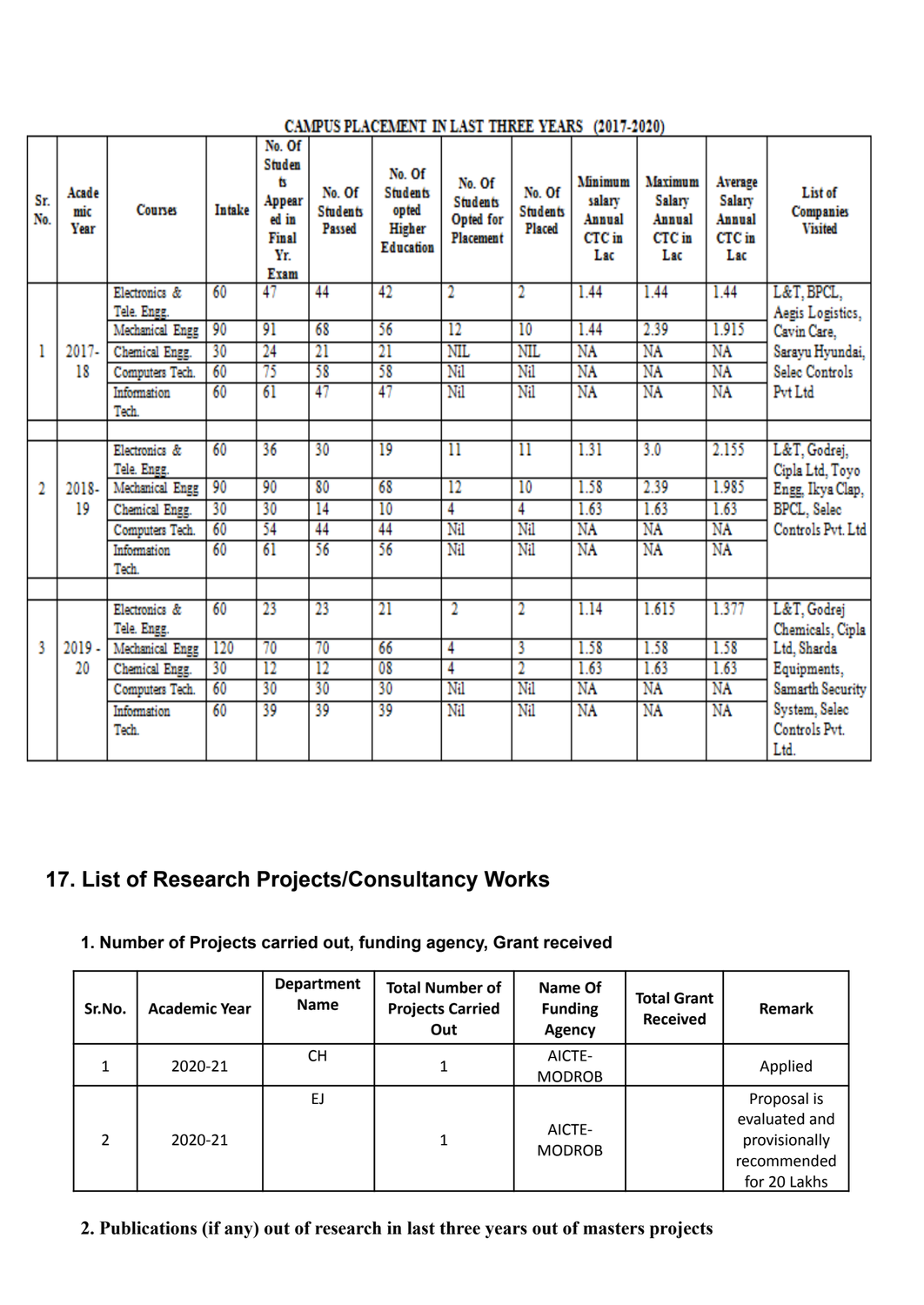| <b>Academic Year</b> | Department<br>Name                 | <b>Total number of</b><br>paper publish | <b>International /national level</b> |
|----------------------|------------------------------------|-----------------------------------------|--------------------------------------|
| 2017-18              | $\rm IF$                           | $\overline{4}$                          | International                        |
|                      | EJ                                 | $\overline{3}$                          | International                        |
|                      | <b>ME</b>                          | $\overline{4}$                          | International-2, national-2          |
|                      | CM                                 | 14                                      | International                        |
| 2018-19              | <b>CH</b>                          | $\mathbf{1}$                            | National                             |
|                      | $\rm IF$                           | $\overline{4}$                          | International                        |
|                      | EJ                                 | 5                                       | International                        |
|                      | <b>ME</b>                          | 6                                       | International                        |
|                      | CM                                 | 18                                      | International                        |
|                      | $\rm EE$                           | $\overline{2}$                          | International                        |
| 2019-20              | $\rm IF$                           | $\overline{4}$                          | International                        |
|                      | $\mathop{\hbox{\rm E}}\nolimits J$ | $\mathbf{1}$                            | International                        |
|                      | ME                                 | $8\,$                                   | International                        |
|                      | CM                                 | 8                                       | International                        |
|                      | $\rm EE$                           | $\overline{2}$                          | International                        |
| 2020-21              | $\rm IF$                           | $\overline{4}$                          | International                        |
|                      | EJ                                 | 6                                       | International                        |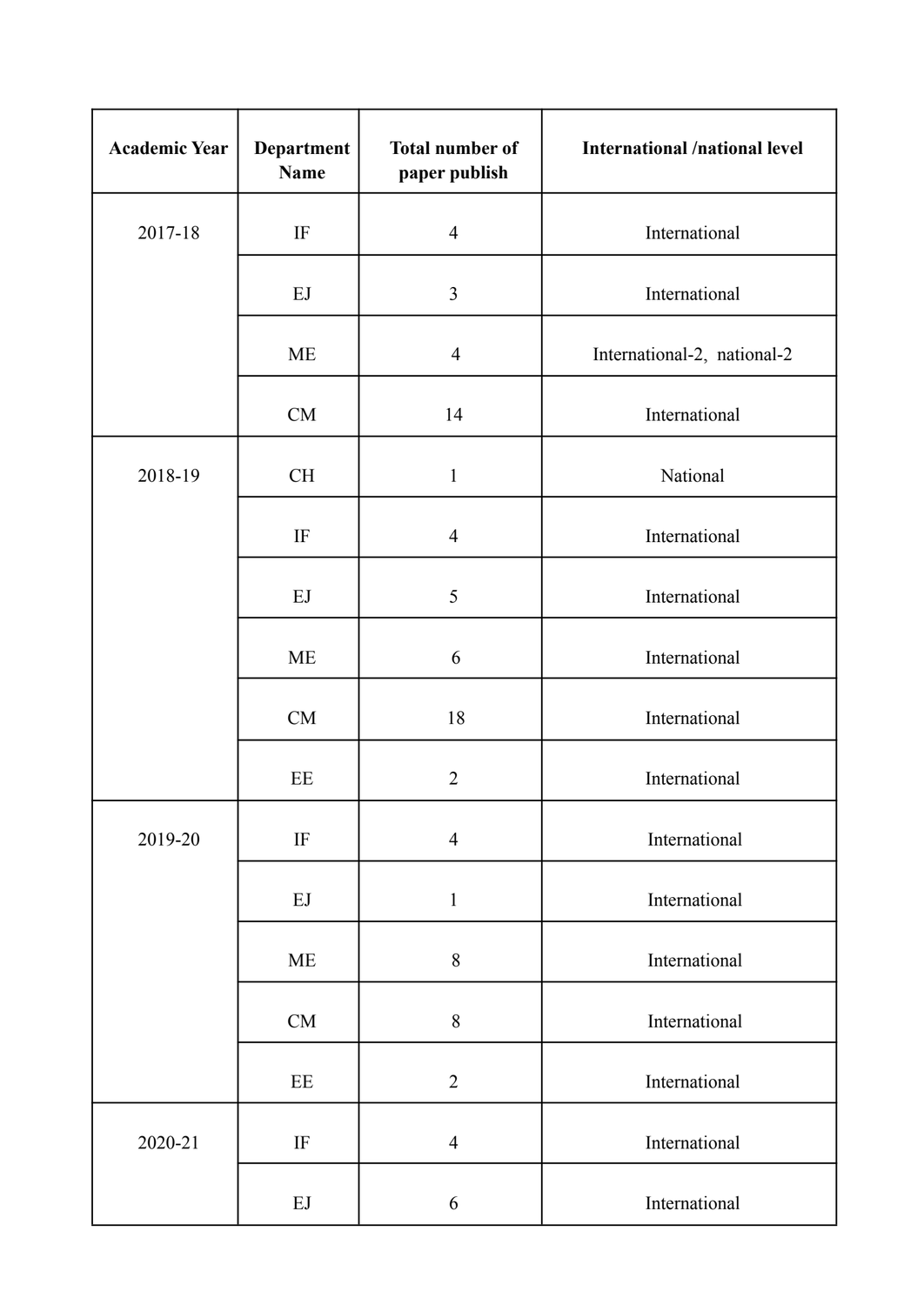| ME | 10 | International |
|----|----|---------------|
| CM |    | International |
| EE |    | International |

### **3. Industry Linkage**

| Sr.<br>No. | <b>Academic</b><br>Year | <b>Department</b><br><b>Name</b> | Name of industry                    | Project work at institute carried out                      |
|------------|-------------------------|----------------------------------|-------------------------------------|------------------------------------------------------------|
| 01         | 2016-19                 | EE & EJ                          | Tata Consultancy<br><b>Services</b> | Faculty worked as resource Persons<br>Projects---- for TCS |
| 02         | 2019-20                 | EE, ME & CE                      | <b>Tata Consultancy</b><br>Services | Faculty worked as resource Persons<br>Projects---- for TCS |

# **4. MoUs with Industries (minimum 3(10))**

| Sr.No          | <b>Academic</b><br>Year | <b>Department</b><br><b>Name</b> | <b>Number</b><br>of MoU's | Name of industry/Organization                                                                               |
|----------------|-------------------------|----------------------------------|---------------------------|-------------------------------------------------------------------------------------------------------------|
|                | 2017-18                 | <b>CH</b>                        | 3                         | 1. Lotus Educare<br>2.C Caps Hydrochem<br>3.Ledac                                                           |
| $\overline{2}$ | 2018-19                 | <b>CH</b>                        | 3                         | 1.RCF<br>2. Lotus Educare<br>3.C Caps                                                                       |
| 3              | 2019-20                 | <b>CH</b>                        | $\overline{2}$            | 1. Lotus Educare<br>2.C Caps                                                                                |
| $\overline{4}$ | 2020-21                 | <b>CH</b>                        | $\overline{2}$            | 1. Lotus Educare<br>2. C Caps                                                                               |
| 5              | 2017-18                 | IF                               | 4                         | 1. Lotus Educare Academy Navi Mumbai<br>2. MAHARASHTRA CENTRE FOR<br>ENTREPRENEURSHIP DEVELOPMENT<br>(MCED) |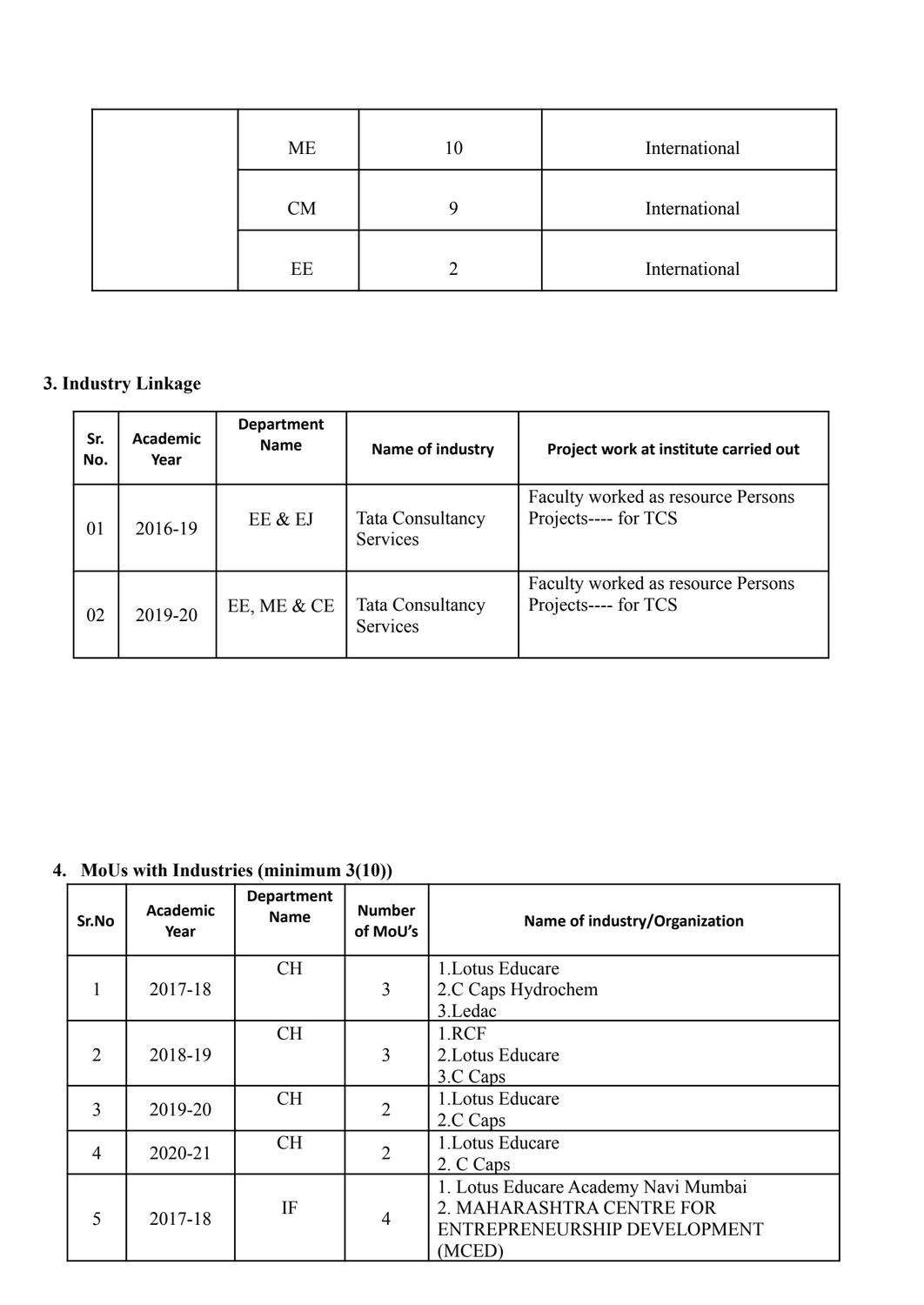|                |         |                          |                | 3.M.S.Global Talent Track LTD Pune<br>4. LEDAC Navi Mumbai                                                                                                                               |
|----------------|---------|--------------------------|----------------|------------------------------------------------------------------------------------------------------------------------------------------------------------------------------------------|
| 6              | 2018-19 | IF                       | $\overline{4}$ | <b>1.MAHARASHTRA CENTRE FOR</b><br><b>ENTREPRENEURSHIP</b><br>DEVELOPMENT(MCED)<br>2. Lotus Educare Academy Navi Mumbai<br>3. LEDAC Navi Mumbai<br>4.AVM HR Services Pvt LTD.Navi Mumbai |
| $\overline{7}$ | 2019-20 | $\rm IF$                 | $\overline{2}$ | 1. Lotus Educare Academy Navi Mumbai<br>2. Alister HR Services Pvt Ltd Navi Mumbai                                                                                                       |
| 8              | 2020-21 | $\rm IF$                 | $\mathbf{1}$   | 1. Alister HR Services Pvt Ltd, Navi Mumbai                                                                                                                                              |
| 9              | 2017-18 | EJ                       | $\overline{3}$ | 1. Lotus Educare Academy Navi Mumbai<br>2. M/S GLOBAL TALENT TRACK PVT LTD<br>3.LEDAC, NAVI MUMBAI                                                                                       |
| 10             | 2018-19 | EJ                       | $\overline{2}$ | 1. Lotus Educare Academy Navi Mumbai<br>2. LEDAC, NAVI MUMBAI                                                                                                                            |
| 11             | 2019-20 | EJ                       | $\overline{3}$ | 1. Lotus Educare Academy Navi Mumbai<br>2. Alister HR Services Pvt Ltd, Navi Mumbai<br>3. Select Control PVT.LTD. Mahape                                                                 |
| 12             | 2020-21 | $\mathop{\hbox{\rm EJ}}$ | $\overline{2}$ | 1. Alister HR Services Pvt Ltd, Navi Mumbai<br>2. Select Control PVT.LTD. Mahape                                                                                                         |
| 13             | 2018-19 | <b>ME</b>                | $\overline{2}$ | 1) Center for excellence in Maritime $\&$<br>Shipping (CEMS)<br>2) Akshay Controls & systems Ltd                                                                                         |
| 14             | 2019-20 | <b>ME</b>                | $\mathbf{1}$   | 1.CIPET, Aurangabad                                                                                                                                                                      |
| 15             | 2017-18 | <b>CM</b>                | $\overline{4}$ | 1. Lotus Educare Academy Navi Mumbai<br>2. MAHARASHTRA CENTRE FOR<br>ENTREPRENEURSHIP DEVELOPMENT<br>(MCED)<br>3.M.S.Global Talent Track LTD Pune<br>4. LEDAC Navi Mumbai                |
| 16             | 2018-19 | CM                       | $\overline{4}$ | <b>1.MAHARASHTRA CENTRE FOR</b><br>ENTREPRENEURSHIP DEVELOPMENT<br>(MCED)<br>2. Lotus Educare Academy Navi Mumbai<br>3. LEDAC Navi Mumbai<br>4. AVM HR Services Pvt LTD. Navi Mumbai     |
| 17             | 2019-20 | CM                       | $\overline{2}$ | 1. Lotus Educare Academy Navi Mumbai<br>2. Alister HR Services Pvt Ltd Navi Mumbai                                                                                                       |
| 18             | 2020-21 | CM                       | $\overline{2}$ | Alister HR Services Pvt Ltd Navi Mumbai                                                                                                                                                  |
| 19             | 2018-19 | EE                       | 3              | 1. Lotus Educare<br>2.C Caps                                                                                                                                                             |
| 20             | 2019-20 | EE                       | 3              | 1.Bormonz-Kharghar<br>2. Lotus Educare<br>3.C Caps                                                                                                                                       |
| 21             | 2020-21 | EE                       | $\overline{2}$ | 1. Alister HR Services (OPC) Pvt.ltd                                                                                                                                                     |
| 22             | 2019-20 | CE                       | $\mathbf{1}$   | 1.C-CAPS                                                                                                                                                                                 |